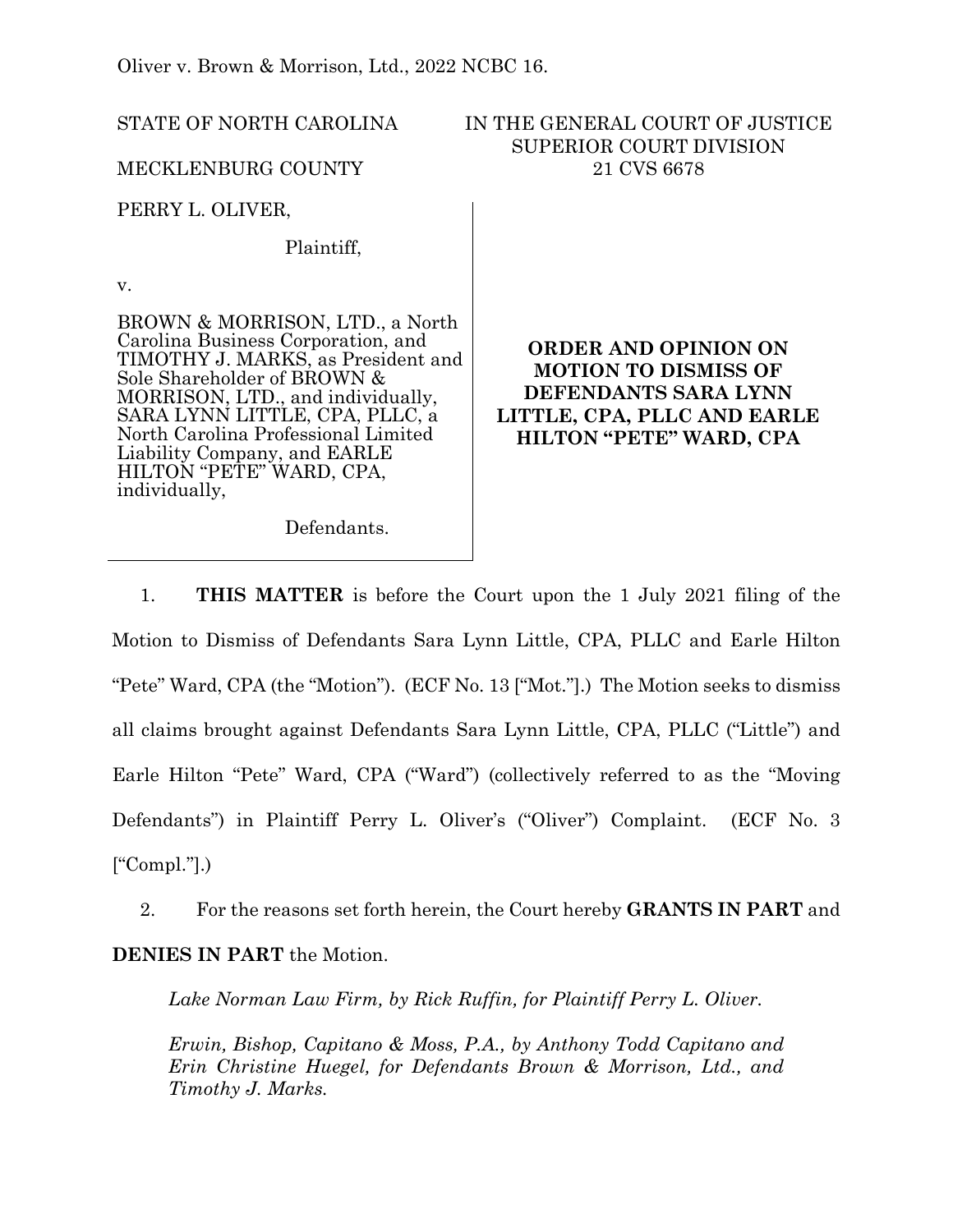*Sharpless McClearn Lester Duffy, PA, by Frederick K. Sharpless, for Defendants Sara Lynn Little, CPA, PLLC, and Earle Hilton "Pete" Ward, CPA.* 

Robinson, Judge.

# **I. INTRODUCTION**

3. Moving Defendants seek to have dismissed both claims for relief alleged against them by Oliver in his Complaint: (1) the Third Claim for Relief (Negligent Misrepresentation); and (2) the Fifth Claim for Relief (Negligence).<sup>[1](#page-1-0)</sup>

# **II. FACTUAL BACKGROUND**

4. The Court does not make findings of fact on the Motion but recites only those facts that are relevant and necessary to the Court's determination of the Motion.

5. B&M is a North Carolina corporation. (Compl. ¶ 2.) B&M operates as a distributor and manufacturer's representative providing engineering solutions by offering process equipment products and services for industrial applications. (Compl.  $\P$  17.)

6. Oliver joined B&M on 1 January 2015 pursuant to the terms and conditions of a Memorandum of Understanding and Stock Offer (the "Memorandum"). (Compl.  $\P$  15.)

<span id="page-1-0"></span><sup>&</sup>lt;sup>1</sup> The other various claims for relief in Oliver's Complaint are not addressed herein as they relate only to Defendants Timothy J. Marks ("Marks") and/or Brown & Morrison, Ltd. ("B&M"). Those other claims were addressed in the Court's Order and Opinion on Brown & Morrison, Ltd.'s and Timothy J. Marks' Rule 12(b)(6) Motion to Dismiss. (ECF No. 49.)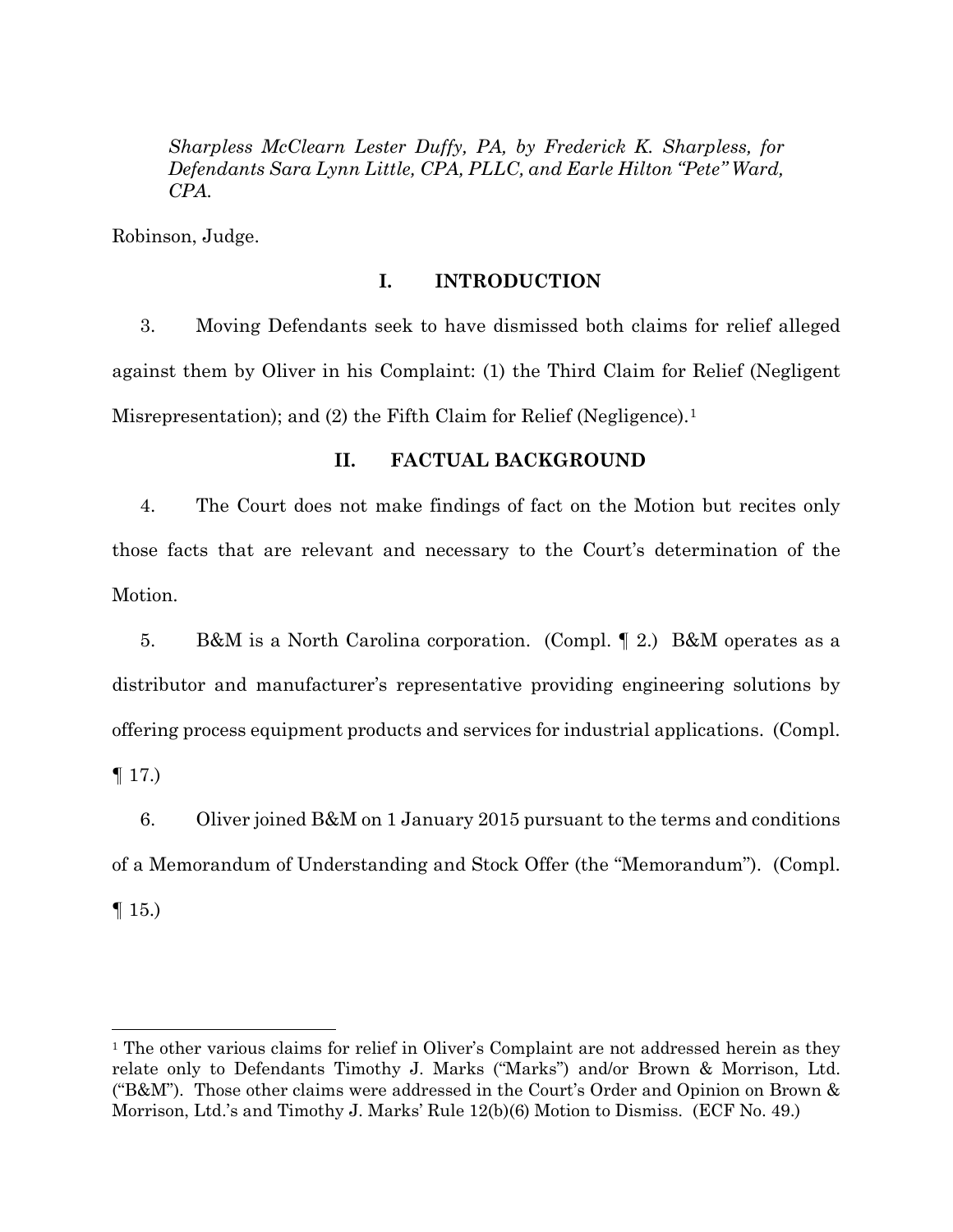7. The Memorandum, which was allegedly prepared by Defendant Marks, referred to the B&M Stock Partner Agreement and indicated that a new agreement would need to be executed effective 1 January 2015, between Doug Jackson ("Jackson"), the former president of B&M, Oliver, and Marks. (Compl. ¶¶ 15, 18, 19.)

8. However, in the Complaint, Oliver states the Stock Partner Agreement was actually a stock *purchase* agreement which outlined B&M's share ownership, stock transfer restrictions, terms and conditions for stock transactions, and the formula for calculating the "Per-Share Purchase Price." (Compl. ¶¶ 20–21.)

9. B&M utilizes the Accrual-Accounting Method for financial reporting. (Compl. ¶ 32.)

10. At the time of his dealings with B&M, Oliver also owned all the stock of a separate North Carolina corporation called Chapman Associates, Inc. ("Chapman"), which was a manufacturer's representative like B&M, offering similar products and services. (Compl. ¶¶ 34, 36.)

11. On 1 January 2015, Oliver purchased a one-third undivided interest in B&M through the purchase of 100 shares of B&M common, no-par stock. Oliver agreed to pay for the stock he purchased by: (1) signing a \$100,000.00 Promissory Note payable to B&M; and (2) transferring identified assets of Chapman to B&M. (Compl. ¶¶ 33, 35.)

12. B&M and Chapman's sales were either direct sales of products purchased for resale, or indirect sales through product manufacturers for which commissions were earned by B&M or Chapman. (Compl. ¶ 38.) At B&M, the commissions earned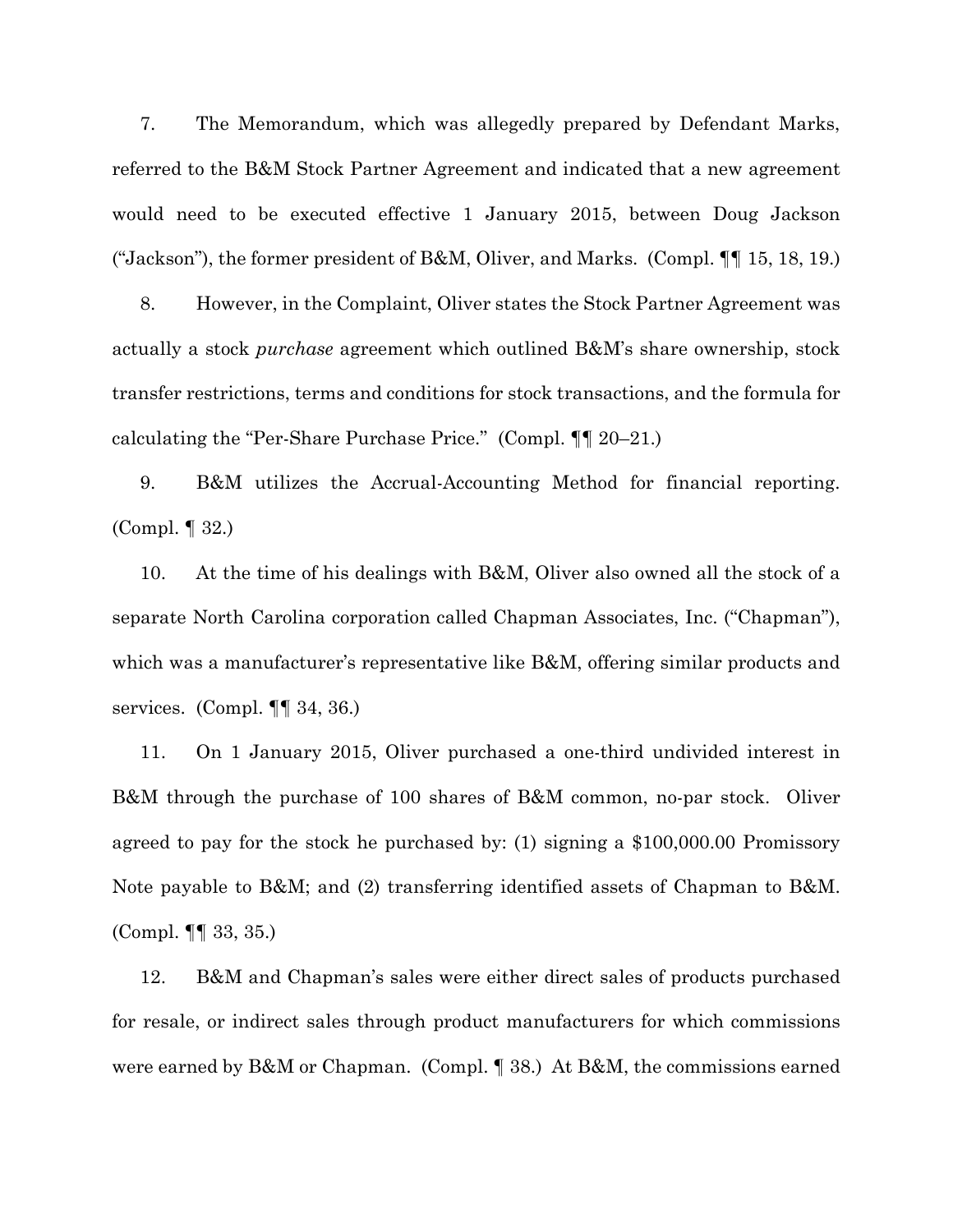from indirect sales through product manufacturers are known as "Open-Rep Commissions." (Compl. ¶ 39.)

13. After becoming a shareholder in B&M, Oliver discovered that not all Accounts Receivables or Commissions Receivables were being included in the accrualbased accounting records at B&M. (Compl. ¶ 46.)

14. Oliver alleges that the failure to account for Open-Rep Commissions Receivables by B&M resulted in an understatement of the company's value. (Compl.  $\P 51.$ 

15. Oliver alleges that Defendants Little and Ward were aware of and complicit in these accounting practices. (Compl. ¶¶ 6, 10, 52, 76, 77, 79.)

16. Little provides professional accounting and tax-related services to B&M. (Compl. ¶ 8.) Ward has been employed by or associated with Little and has served in a fiduciary capacity as the outside accounting, tax reporting contact, and advisor between Little and B&M at all times relevant to this matter. (Compl. ¶ 12.)

17. Upon discovering the failure to properly account for Open-Rep Commissions, Oliver immediately requested the inclusion of Open-Rep Commissions Receivables in B&M's reported financial information, particularly because internal practices were not accurately tracking this information. (Compl. ¶¶ 55, 61.)

18. Oliver claims that "Open-Rep Commissions Receivables were a material portion of the overall B&M value." (Compl. ¶ 63.)

19. Oliver alleges that "[t]he absence of Open-Rep Commissions Receivables in the calculations and tax reporting prepared by Little and Ward on behalf of B&M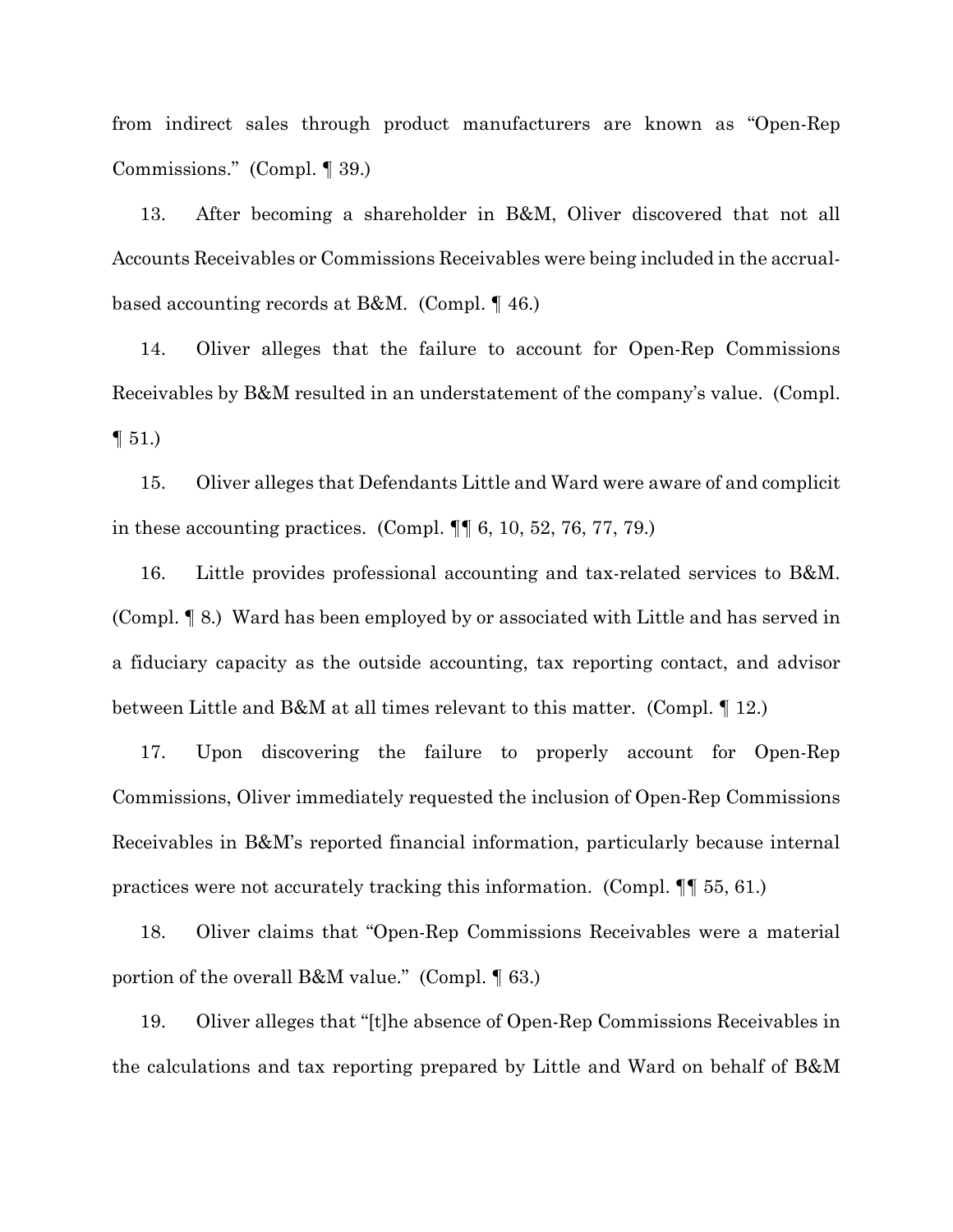clearly reflects Little and Ward's intentional and/or negligent omission of these material amounts[.]" (Compl. ¶ 79.)

20. Therefore, the exclusion of the Open-Rep Commissions Receivables in the financial statements prepared using the Accrual-Accounting Method by B&M allegedly resulted in both an understatement of company assets, net worth, and Per-Share Purchase Price of company stock. (Compl. ¶ 87.)

21. On or about 1 January 2019, Jackson sold his 100 shares of B&M stock back to B&M. (Compl. ¶ 88.)

22. On or about 8 March 2019, Jackson submitted his letter of resignation from B&M to be effective 30 March 2019. (Compl. ¶ 93.) However, per Oliver's Complaint, the "Due On A Specific Date Promissory Note" issued by B&M to Jackson for the repurchase of Jackson's stock was backdated to 1 January 2019. (Compl. ¶ 94.)

23. Oliver alleges that the "Per-Share Purchase Price Formula" used for calculating Jackson's stock value referenced the use of "Accrual basis Net Worth as of  $12/31/2018$ " as the starting basis. (Compl.  $\llbracket 96 \rrbracket$ )

24. This transaction left Marks and Oliver as the only remaining B&M shareholders as of 1 January 2019. (Compl. ¶ 97.) Marks then assumed the position of president of B&M. (Compl. ¶ 98.)

25. In August 2019, Oliver emailed his outside CPA, Shannon Earp ("Earp"), copies of B&M tax returns for her review, as well as possible recommendations to reduce the amount of taxes being paid by B&M shareholders. (Compl. ¶ 101.) Oliver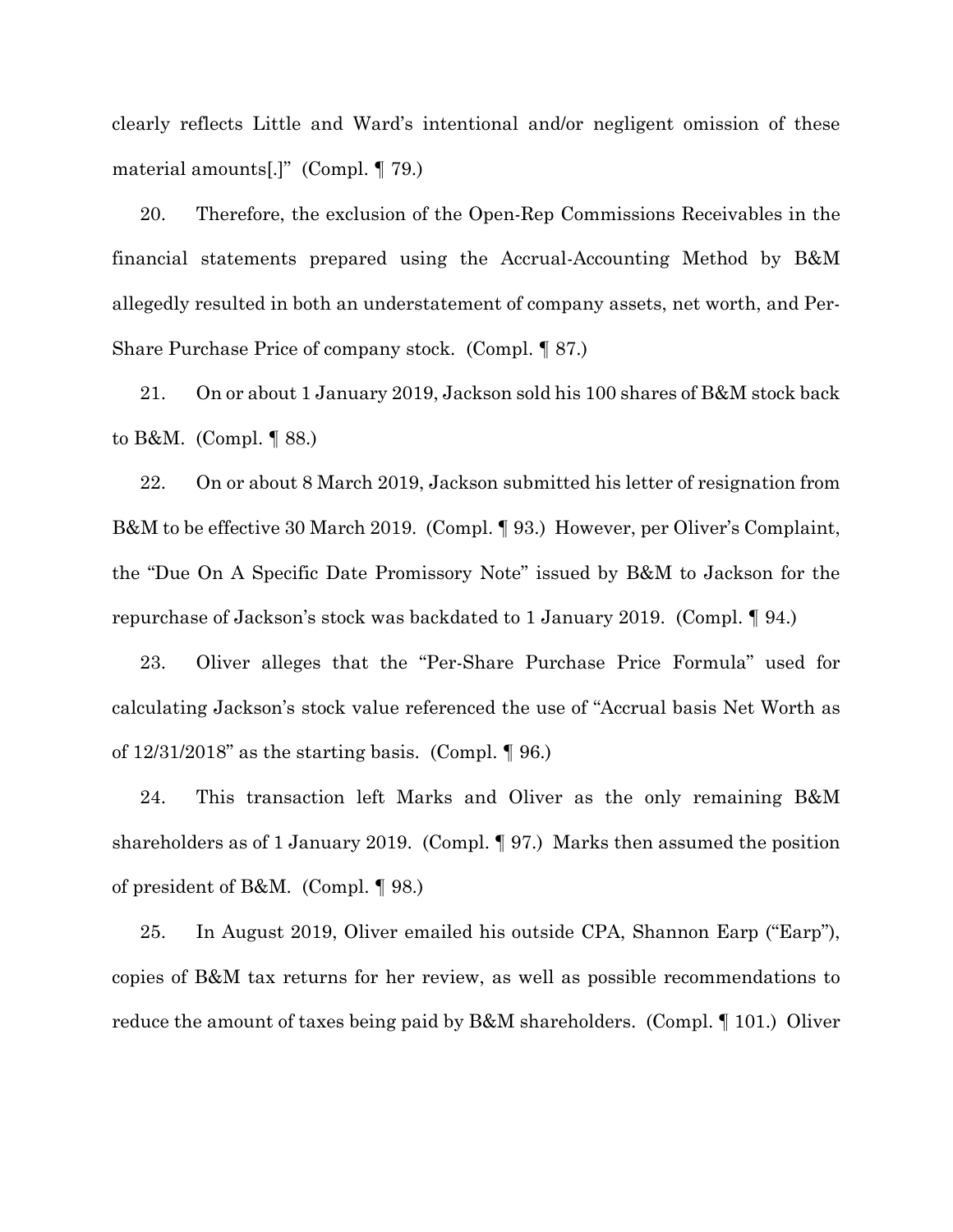copied Marks and Vickie Stamey ("Stamey"), B&M's Controller, on the email. (Compl. ¶ 100.)

26. Also during August 2019, Oliver emailed Ward several tax questions relating to being a B&M shareholder. (Compl. ¶ 102.) As alleged, Ward did not respond to Oliver's emails, (Compl. ¶ 103), or return Oliver's phone calls during this time, (Compl. ¶ 104).

27. Meanwhile, Earp replied to Oliver on 30 August 2019. (Compl. ¶ 106.) Earp purportedly indicated that the amount of taxes being paid by the B&M shareholders was "absurd" and Earp was concerned about B&M not including Open-Rep Commissions Receivables in the company's financial statements. (Compl. ¶¶ 106, 108.) According to the Complaint, Earp indicated that Little and Ward's practices were not in line with good accounting practices. (Compl. ¶ 108.)

28. Oliver discussed Earp's findings and recommendations with Stamey and informed Stamey of Oliver's possible departure from B&M in light of Earp's findings and recommendations. (Compl. ¶ 111.) Oliver asked Stamey to relay Oliver's concerns to Marks. (Compl. ¶ 112.)

29. On 30 August 2019, Earp and Marks discussed Earp's findings and recommendations. (Compl. ¶ 113.)

30. On 16 September 2019, Oliver, Marks, and Stamey held an off-site meeting to discuss Oliver's correspondence with Earp, Marks's telephone discussion with Earp, and Oliver's potential resignation from B&M. (Compl. ¶ 114.)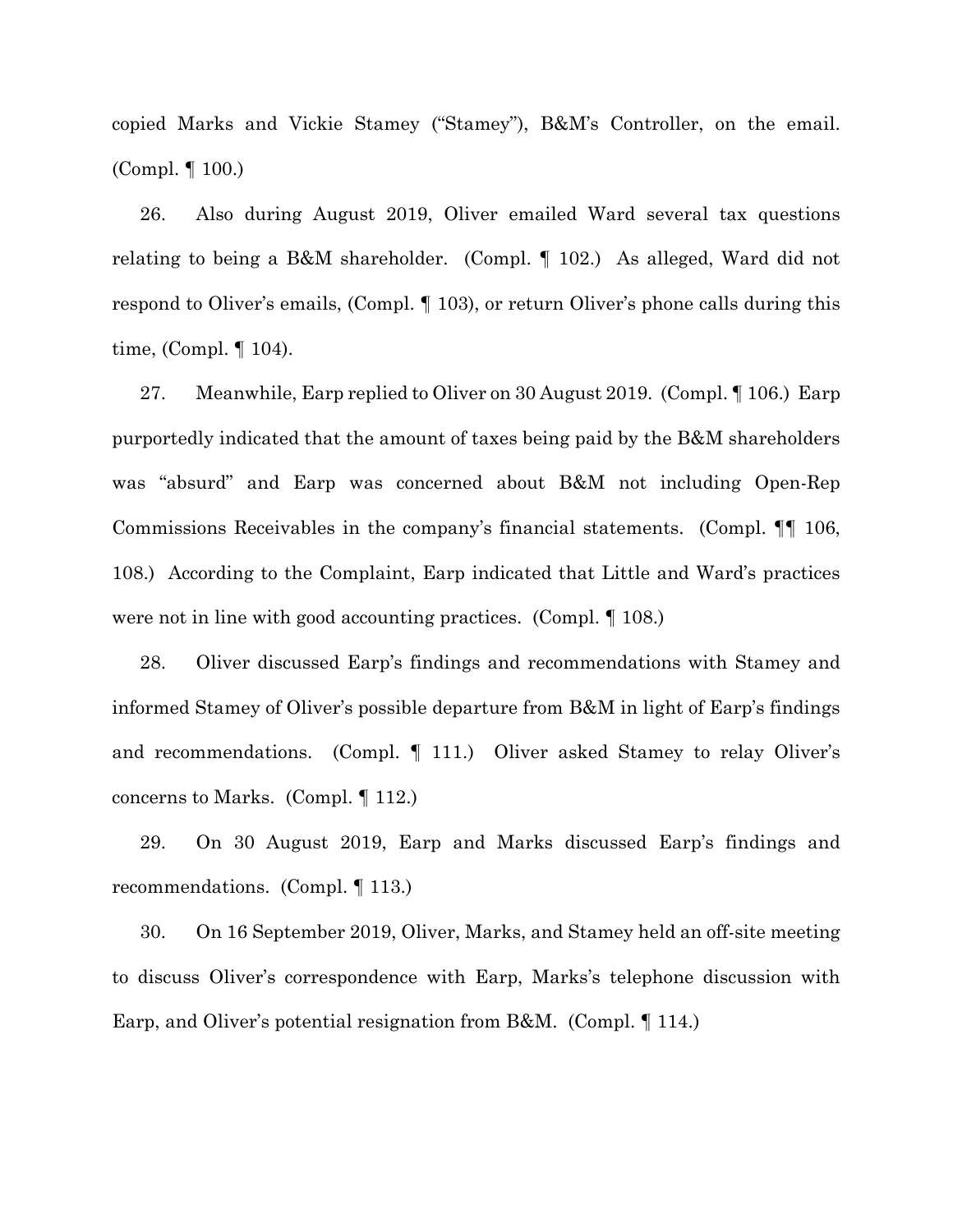31. On 24 September 2019, Marks followed up with Oliver by email for the purpose of outlining Oliver's resignation plan; Oliver allegedly reminded Marks that his resignation was not officially tendered. (Compl.  $\P$  115–16.)

32. On 10 December 2019, Oliver emailed Marks, Little, Ward, Stamey, and Earp a copy of a Per-Share Purchase Price calculation that he computed for his sale of stock back to B&M based on the reported November 2019 financial statements. (Compl. ¶ 118.) At that time, Oliver had failed to include the Open-Rep Commissions Receivables in his Per-Share Purchase Price calculation by mistake, but this oversight was later disclosed. (Compl. ¶ 120.) According to the Complaint, the inclusion of the Open-Rep Commissions Receivables would significantly increase the Per-Share Purchase Price to be paid to Oliver. (Compl. ¶ 122.)

33. The B&M "Weekly Financial Information" spreadsheet for the week of 22 December 2019 indicated Open-Rep Commissions Receivables in the amount of \$1,217,516.38 that were not included on the B&M financial statements prepared according to the Accrual-Accounting Method. (Compl. ¶ 123.)

34. Given that Oliver held 100 shares of the 200 total outstanding shares of B&M stock, Oliver alleged that the inclusion of the Open-Rep Commissions Receivables would have resulted in a Per-Share Purchase Price increase of \$6,087.58 (for a total increase of \$608,758.00 for Oliver's shares). (Compl. ¶ 124.)

35. In December 2019, Oliver attended several cardiologist appointments due to personal health issues. (Compl. ¶ 125.) He was ultimately advised to undergo coronary bypass surgery. (Compl. ¶ 126.)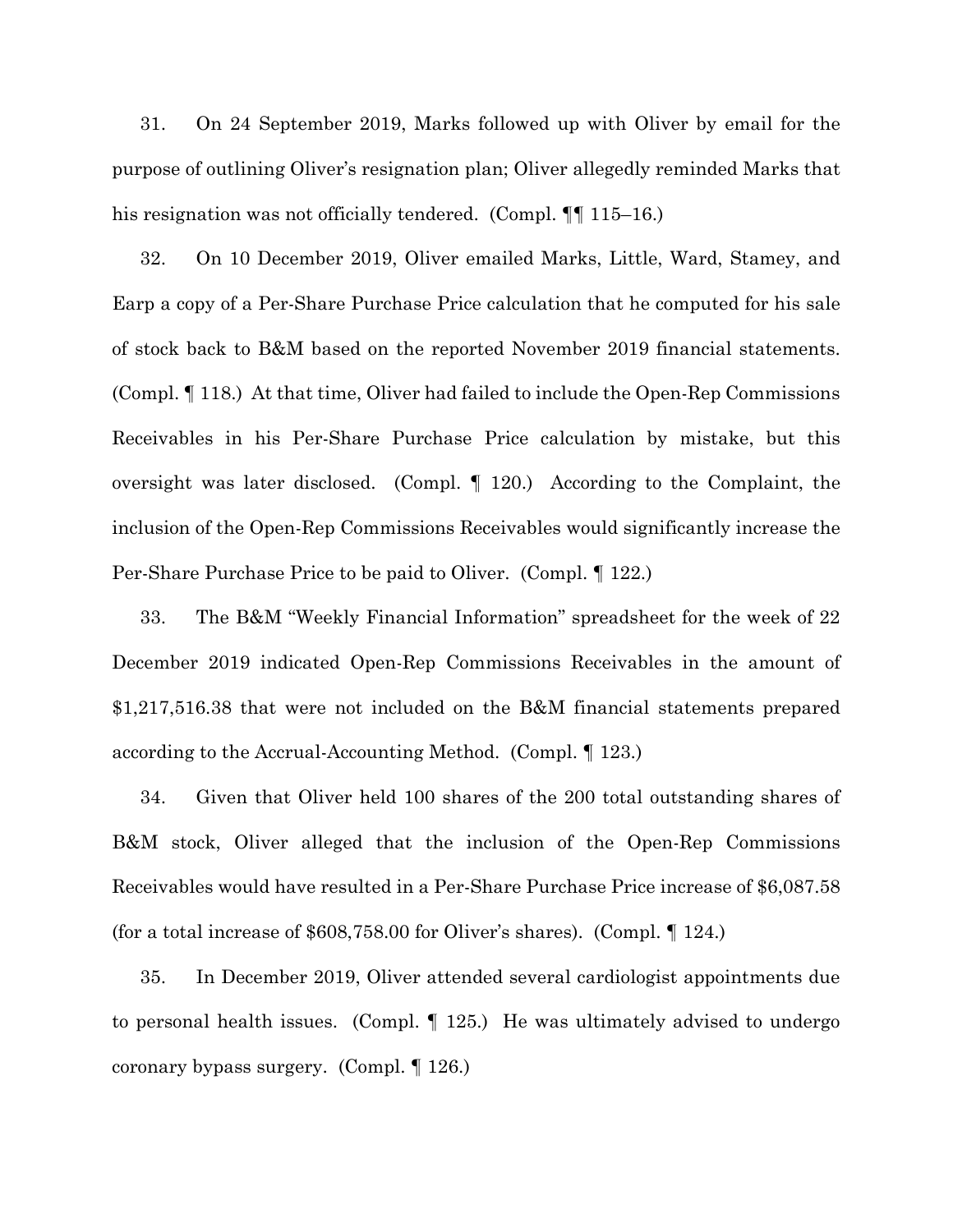36. After allegedly receiving no response from Little or Ward to a 16 December 2019 follow-up email seeking a response regarding the accounting irregularities, Oliver emailed his letter of resignation to Marks on 18 December 2019 including an effective date of resignation of 1 January 2020. (Compl. ¶¶ 127–29.)

37. On 27 December 2019, Oliver had coronary bypass surgery. (Compl. ¶ 130.) 38. On 21 February 2020, Marks emailed the Per-Share Purchase Price buyout calculation prepared by Little and Ward for Oliver's shares at \$3,950.15 per share as of the close of business 31 December 2019, which did not include Open-Rep Commission Receivables. (Compl. ¶¶ 134–35.)

39. During this time, Oliver recovered from surgery, and internal email communications between Oliver and Marks confirm continued debate and disagreement between them regarding the Per-Share Purchase Price calculation. (Compl. ¶¶ 138–39.)

40. Oliver also pointed out to B&M, Little, and Ward that they failed to properly calculate and account for the Promissory Note payable to Jackson for the purchase of Jackson's stock in 2019. (Compl. ¶ 140.) Oliver alleges that the subsequent inclusion of this long-term debt reduced the net worth of B&M for the like amount of the outstanding debt and further reduced the Per-Share Purchase Price. (Compl. ¶ 142.)

41. On 21 January 2020, the first case of COVID-19 was confirmed in the U.S., and the unknowns about the coronavirus pandemic caused Oliver great concern due to his health and business affairs facing dramatic changes. (Compl. ¶¶ 146–47.)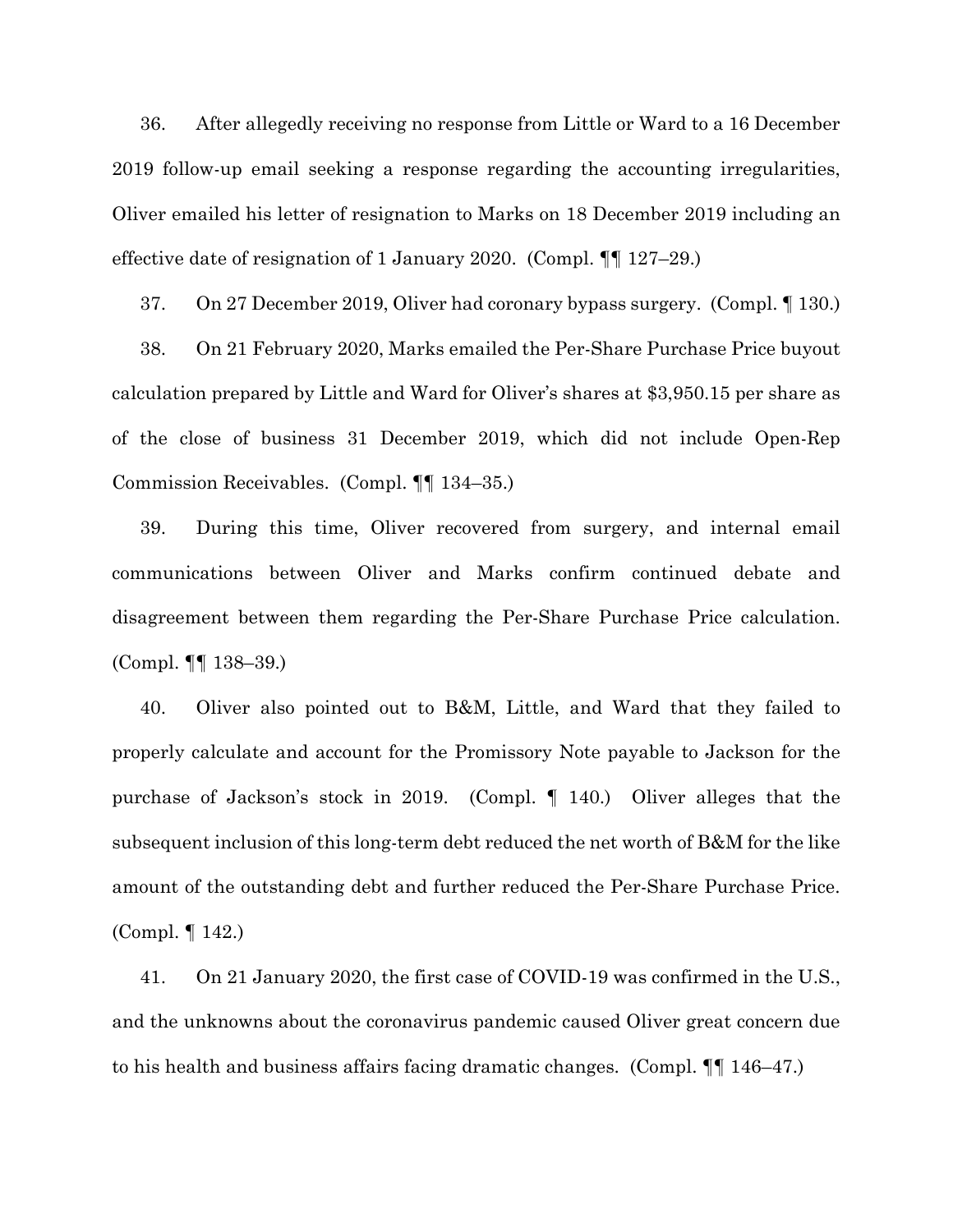42. Oliver contacted Chemineer, Inc. ("Chemineer"), which manufactured "Oliver's largest and best performing product prior to and during his employment with B&M," to inform them he was leaving B&M. (Compl. ¶¶ 133, 151.) Chemineer originally asked if Oliver was interested in representing it after his B&M departure; however, this "offer" was later revoked due to the pandemic's impact on the business environment. (Compl. ¶¶ 151–53.)

43. Oliver's personal tax liability for the 2019 tax year purportedly required a tax payment in excess of \$66,000.00. (Compl. ¶ 155.)

44. Per the Complaint, Oliver approached Marks regarding the possibility of withdrawing his resignation and remaining with B&M, and Marks declined Oliver's offer. (Compl. ¶¶ 156–57.)

45. The stock buyout for Oliver included an initial payment of \$100,000.00 upon execution of the Buyout Agreement with the balance of the calculated buyout amount being secured by a four-year note from B&M to Oliver. (Compl. ¶ 158.)

46. Oliver continued to argue his position regarding the proper calculation of the Per-Share Purchase Price, including particularly arguing to include the Open-Rep Commissions Receivables. (Compl. ¶ 160.) B&M and Marks continued to oppose Oliver's contentions regarding the necessity of accounting for Open-Rep Commissions Receivables and continued to claim that the calculations provided by Little and Ward, which excluded Open-Rep Commissions Receivables, were accurate. (Compl. 161.)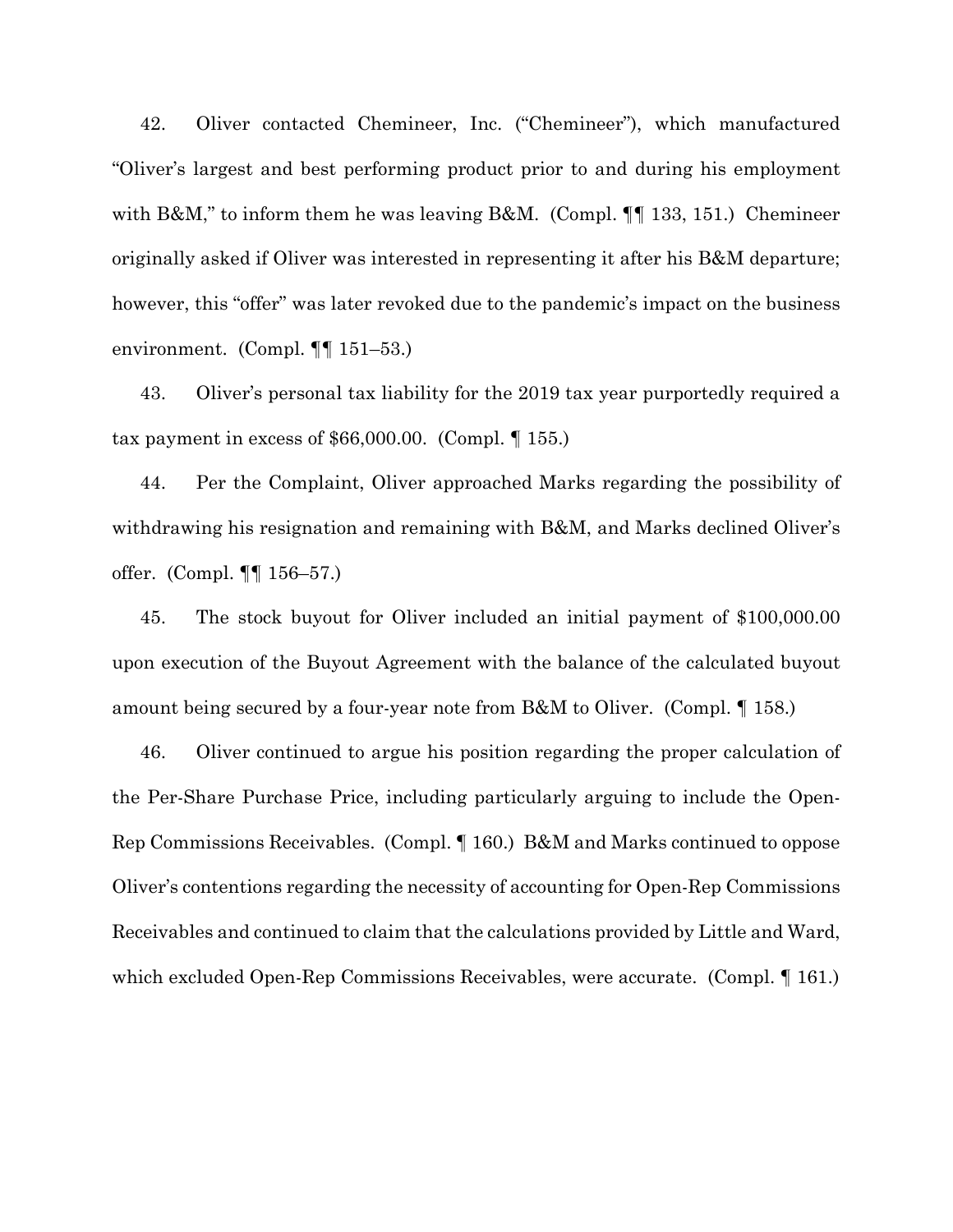47. Despite his disagreement with the calculations of his Per-Share Purchase Price, due to his desperate financial situation, Oliver executed the Redemption Agreement as proposed by B&M and Marks on 22 April 2020. (Compl. ¶ 164.)

48. The Redemption Agreement provided for a total buyout price of \$395,015.00. (Compl. ¶ 165.)

49. Oliver indicated that his treatment at the time of his resignation and stock sale differed dramatically from the treatment Jackson received from B&M in 2019 when Jackson sold his shares to the company. (Compl.  $\P$  167–78.)

50. The Complaint alleges that, in addition to the other errors and omissions committed by Defendants regarding accounting for Open-Rep Commissions and calculating his buy-out amount, an incorrect interest rate was applied to the promissory note for his stock and his subsequent challenges to the incorrect interest rate were summarily dismissed by B&M, Marks, Little, and Ward as being incorrect. (Compl. ¶ 179.)

# **III. PROCEDURAL BACKGROUND**

51. The Court sets forth here only those portions of the procedural history relevant to its determination of the Motion.

52. Oliver filed the Complaint in this action on 22 April 2021.

53. Moving Defendants filed the Motion pursuant to Rule 12(b)(6) on 1 July 2021.

54. The Motion has been fully briefed, (Br. Defs. Little and Ward Supp. Mots. Dismiss, ECF No. 14 ["Br. Supp."]; Pl.'s Br. Resp. Defs. Little and Ward Mots.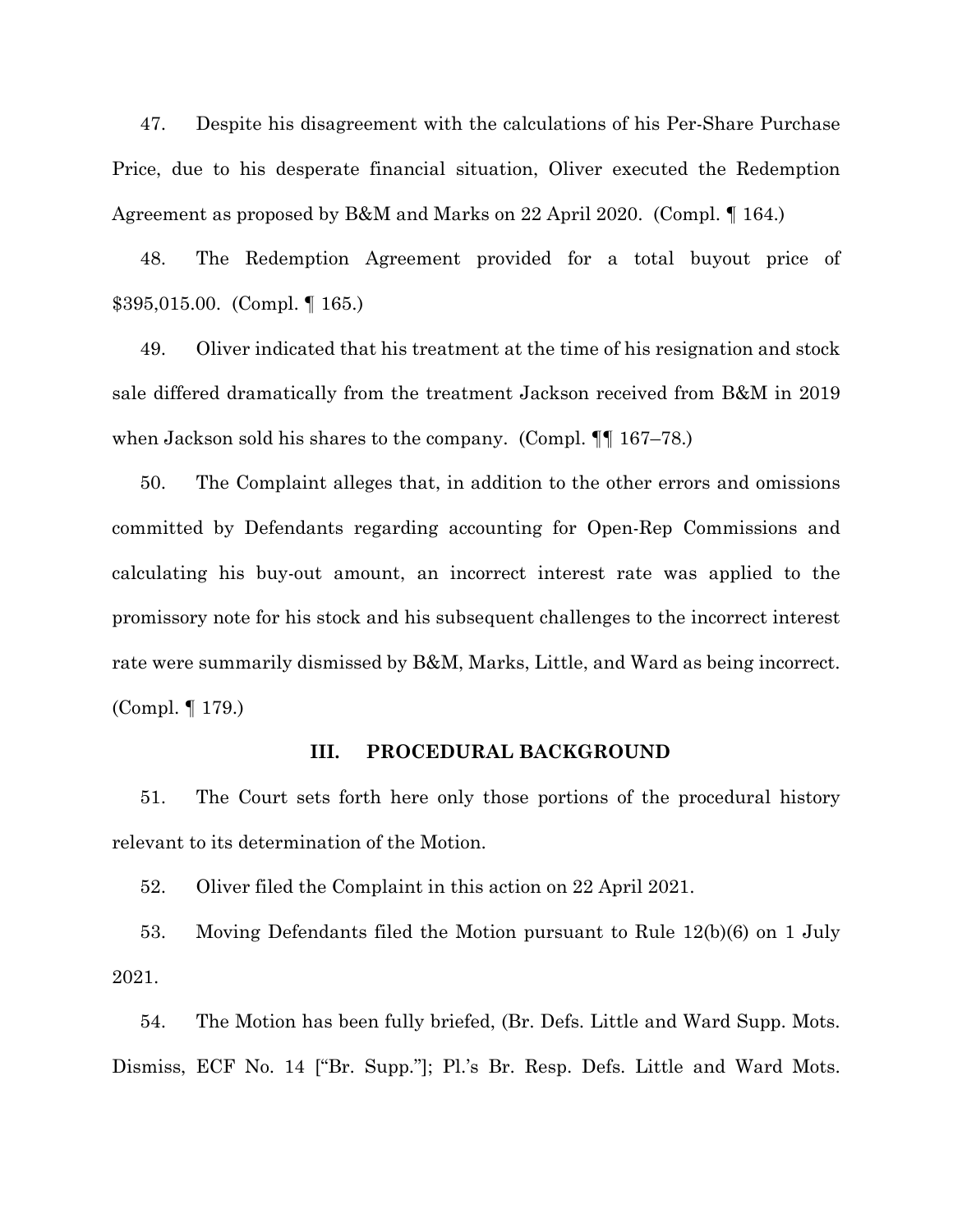Dismiss, ECF No. 21 ["Br. Resp."]; and Reply Br. Little and Ward Defs. Mots. Dismiss, ECF No. 27 ["Reply Br."]), and the Court has conducted a hearing on the Motion and heard arguments from counsel for the parties, (*See* Not. Hearing, ECF No. 30).

55. The Motion is ripe for resolution.

# **IV. LEGAL STANDARD**

#### **RULE 12(b)(6)**

56. In ruling on a motion to dismiss pursuant to North Carolina Rule of Civil Procedure (the "Rules") 12(b)(6), the Court reviews the allegations in the Complaint in the light most favorable to the plaintiff. *See Christenbury Eye Ctr., P.A. v. Medflow, Inc.*, 370 N.C. 1, 5 (2017). The Court's inquiry is "whether, as a matter of law, the allegations of the complaint, treated as true, are sufficient to state a claim upon which relief may be granted under some legal theory[.]" *Harris v. NCNB Nat'l Bank*, 85 N.C. App. 669, 670 (1987). The Court accepts all well-pleaded factual allegations in the relevant pleading as true. *See Krawiec v. Manly*, 370 N.C. 602, 606 (2018). The Court is therefore not required "to accept as true allegations that are merely conclusory, unwarranted deductions of fact, or unreasonable inferences." *Good Hope Hosp., Inc. v. N.C. Dep't of Health & Human Servs.,* 174 N.C. App. 266, 274 (2005) (quoting *Veney v. Wyche*, 293 F.3d 726, 730 (4th Cir. 2002)).

57. Furthermore, the Court "can reject allegations that are contradicted by the documents attached, specifically referred to, or incorporated by reference in the complaint." *Moch v. A.M. Pappas & Assocs., LLC*, 251 N.C. App. 198, 206 (2016) (quoting *Laster v. Francis*, 199 N.C. App. 572, 577 (2009)). The Court may consider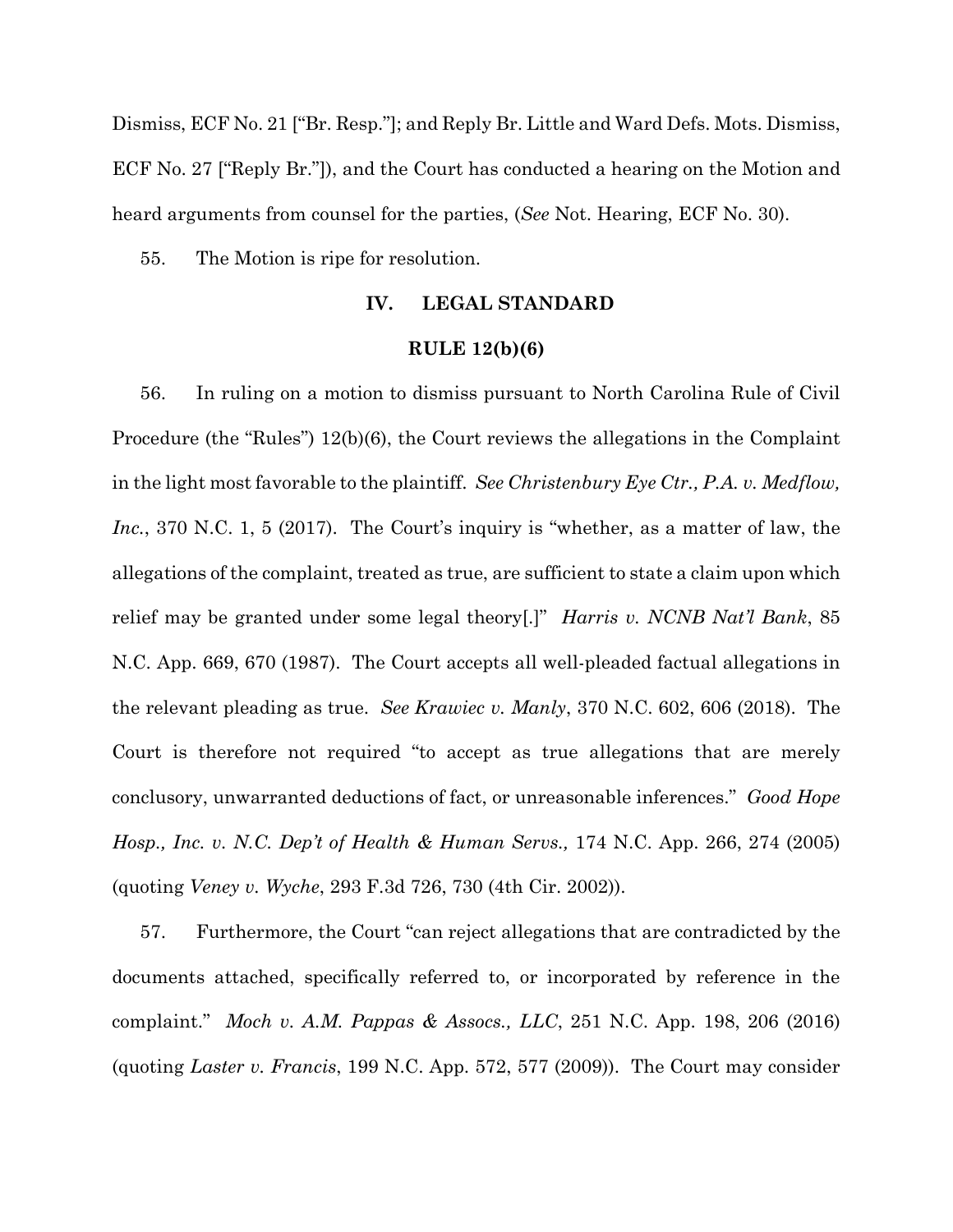these attached or incorporated documents without converting the Rule 12(b)(6) motion to dismiss into a Rule 56 motion for summary judgment. *Id*. (citing *Schlieper v. Johnson*, 195 N.C. App. 257, 261 (2009)). Moreover, the Court "may properly consider documents which are the subject of a plaintiff's complaint and to which the complaint specifically refers even though they are presented by the defendant." *Oberlin Capital, L.P. v. Slavin*, 147 N.C. App. 52, 60 (2001) (citing *Robertson v. Boyd,*  88 N.C. App. 437, 441 (1988)).

58. Our Supreme Court has noted that "[i]t is well-established that dismissal pursuant to Rule 12(b)(6) is proper when '(1) the complaint on its face reveals that no law supports the plaintiff's claim; (2) the complaint on its face reveals the absence of facts sufficient to make a good claim; or (3) the complaint discloses some fact that necessarily defeats the plaintiff's claim.' " *Corwin v. British Am. Tobacco PLC*, 371 N.C. 605, 615 (2018) (quoting *Wood v. Guilford Cty.*, 355 N.C. 161, 166 (2002)). This standard of review for Rule 12(b)(6) is the standard our Supreme Court "routinely uses . . . in assessing the sufficiency of complaints in the context of complex commercial litigation." *Id*. at n.7 (citing *Krawiec*, 370 N.C. at 606 and *Christenbury Eye Ctr.*, 370 N.C. at 5).

#### **RULE 8**

59. In addition to their argument that the claims against them should be dismissed pursuant to Rule 12(b)(6), Moving Defendants make a secondary argument that the Complaint should be dismissed pursuant to Rule 8(a). (Br. Supp. 8–10.)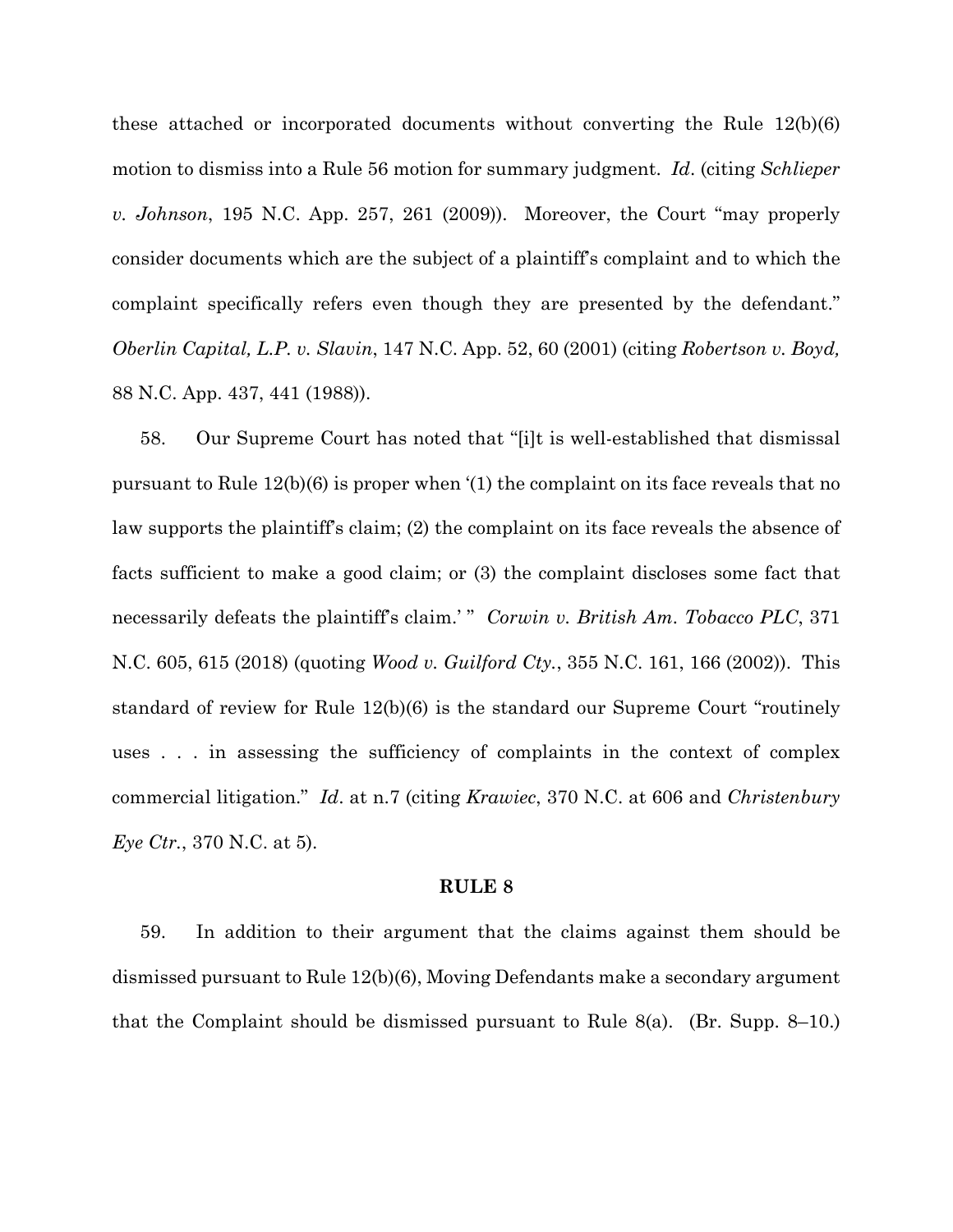Moving Defendants' argument is that Plaintiff's allegations are prolix, unnecessarily long, and verbose.

60. Rule 8(a)(1) requires an effective pleading to set out "[a] short and plain statement of the claim sufficiently particular to give the court and the parties notice of the transactions, occurrences, or series of transactions or occurrences, intended to be proved showing that the pleader is entitled to relief[.]" Rule 8(a)(2) further requires the pleading to contain "[a] demand for judgment for the relief to which he deems himself entitled."

61. "By enacting . . . Rule 8(a)[ ] our General Assembly adopted the concept of notice pleading." *Wake County v. Hotels.com, L.P.*, 235 N.C. App. 633, 646 (2014). Under this notice pleading rule, "a statement of claim is adequate if it gives sufficient notice of the claim asserted to enable the adverse party to answer and prepare for trial, to allow for the application of the doctrine of res judicata, and to show the type of case brought." *Sutton v. Duke*, 277 N.C. 94, 102 (1970) (cleaned up). "Such simplified notice pleading is made possible by the liberal opportunity for discovery and the other pretrial procedures established by the Rules to disclose more precisely the basis of both claim and defense and to define more narrowly the disputed facts and issues." *Pyco Supply Co., Inc. v. Am. Centennial Ins. Co.*, 321 N.C. 435, 442–43 (1988) (citing *Sutton,* 277 N.C. 94).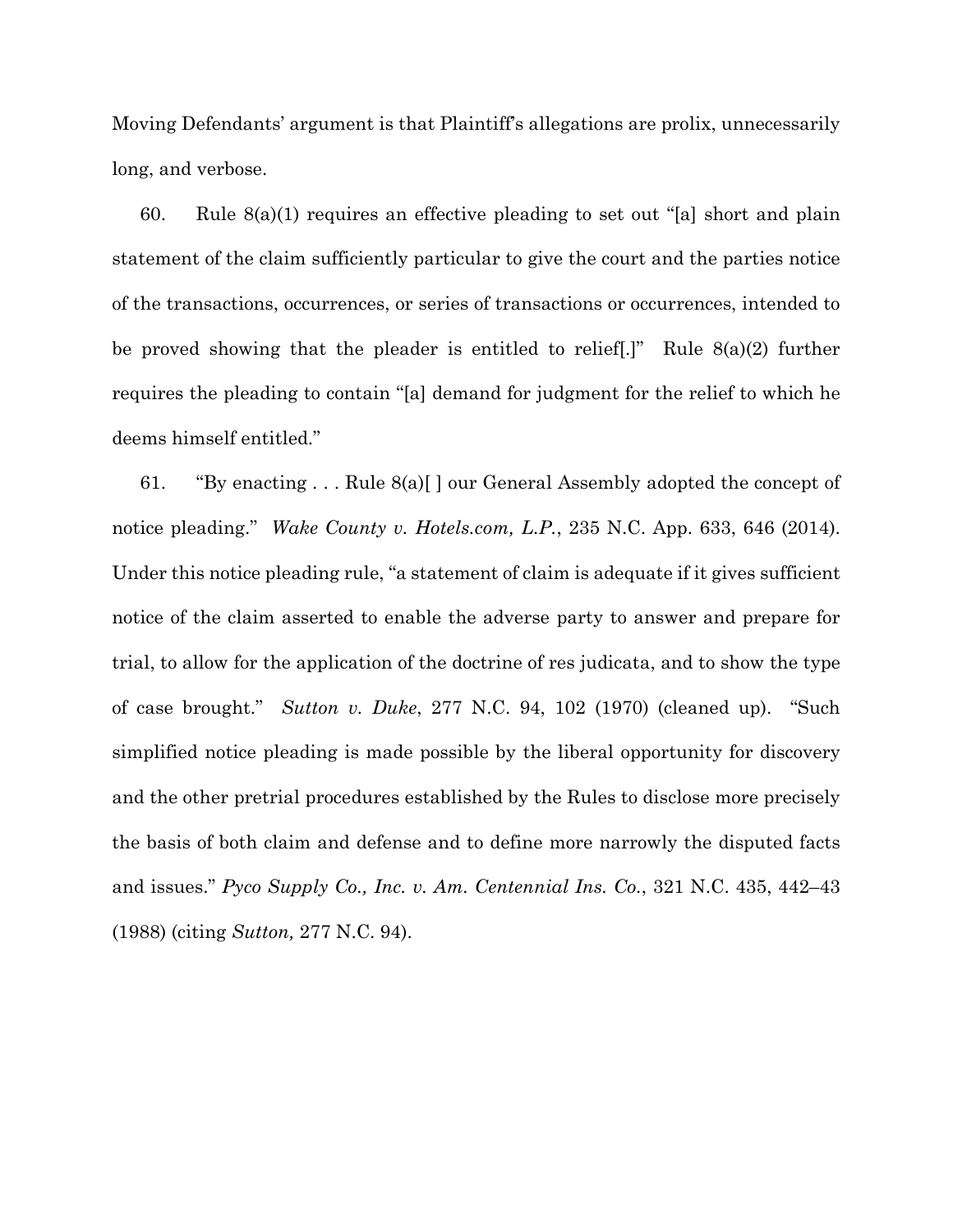#### **V. ANALYSIS**

#### **A. NEGLIGENT MISREPRESENTATION**

62. Moving Defendants first seek dismissal of Oliver's negligent misrepresentation claim against them.

63. "It has long been held in North Carolina that 'the tort of negligent misrepresentation occurs when (1) a party justifiably relies (2) to his detriment (3) on information prepared without reasonable care (4) by one who owed the relying party a duty of care.' " *Simms v. Prudential Life Ins. Co. of Am.*, 140 N.C. App. 529, 532 (2000) (quoting *Raritan River Steel Co. v. Cherry, Bekaert & Holland*, 322 N.C. 200, 206 (1988) (cleaned up)). When alleging negligent misrepresentation, a plaintiff must satisfy the heightened pleading standard for fraud found in Rule 9. N.C.G.S § 1A-1, Rule 9(b); *see also Deluca v. River Bluff Holdings II, LLC,* 2015 NCBC LEXIS 12, at \*\*20–21 (N.C. Super. Ct. Jan. 28, 2015); *BDM Invs. v. Lenhil, Inc.,* 2012 NCBC LEXIS 7, at \*\*56 (N.C. Super. Ct. Jan. 18, 2012); *Breedon v. Richmond Cmty. Coll.,* 171 F.R.D. 189, 198–99 (M.D.N.C. 1997).

64. Moving Defendants submit—similarly to B&M's arguments for dismissal of the negligent misrepresentation claim as fleshed out in the Court's Order and Opinion on B&M and Marks's Rule 12(b)(6) Motion to Dismiss, (ECF No. 49)—that Oliver cannot satisfy the "justifiable reliance" element of a negligent misrepresentation claim because he admits that he knew the true facts underlying the alleged "misrepresentation." (Br. Supp. 6–7.) The Court agrees for the same reasons stated in its Opinion on B&M and Marks's Motion to Dismiss.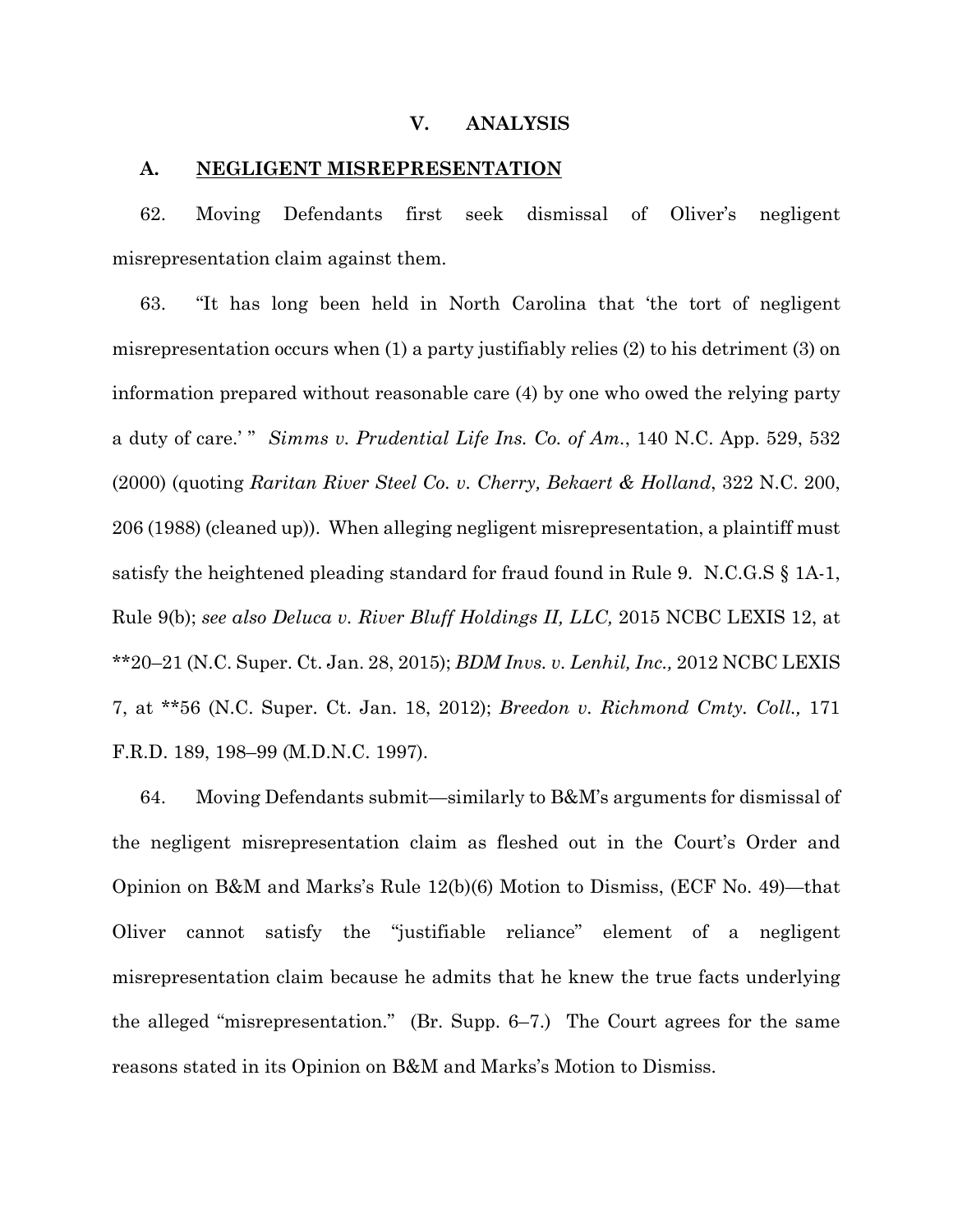65. *Raritan* stands for the proposition that, to survive a Rule 12(b)(6) motion, a plaintiff's complaint must allege facts supporting justifiable reliance to his detriment on information prepared without reasonable care by someone who owed a duty of care to the relying party. 322 N.C. at 206. To properly plead justifiable reliance, "a plaintiff must sufficiently allege that he made a reasonable inquiry into the misrepresentation and [ ] that he was denied the opportunity to investigate or that *he could not have learned the true facts* by exercise of reasonable diligence." *Austin v. Regal Inv. Advisors, LLC,* 2018 NCBC LEXIS 3, at \*31 (N.C. Super. Ct. Jan. 8, 2018) (quoting *Rountree v. Chowan Cty.,* 252 N.C. App. 155, 163 (2017) (emphasis added) (cleaned up)).

66. Here, Oliver admits repeatedly in the Complaint, and in fact affirmatively alleges, that he knew the true facts underlying the alleged "misrepresentation." (*See, e.g.,* Compl. ¶ 164 ("Despite Oliver's disagreement with the content and manner in which his Per-Share Purchase Price had been calculated, he executed his Redemption Agreement on April 22, 2020, in order to secure the One Hundred Thousand Dollar (\$100,000.00) initial stock sale payment.").) As Moving Defendants put it, "[Oliver] affirmatively alleges that he engaged in this negotiation, resignation, and sale of his stock back to [B&M] with full knowledge of the disagreement between his version of what ought to be included in accrual accounting, and that adopted by [ ] Marks.]" (Br. Supp. 6.)

67. Oliver cannot properly allege that he justifiably relied on representations made by the Moving Defendants while also alleging that he knew the true facts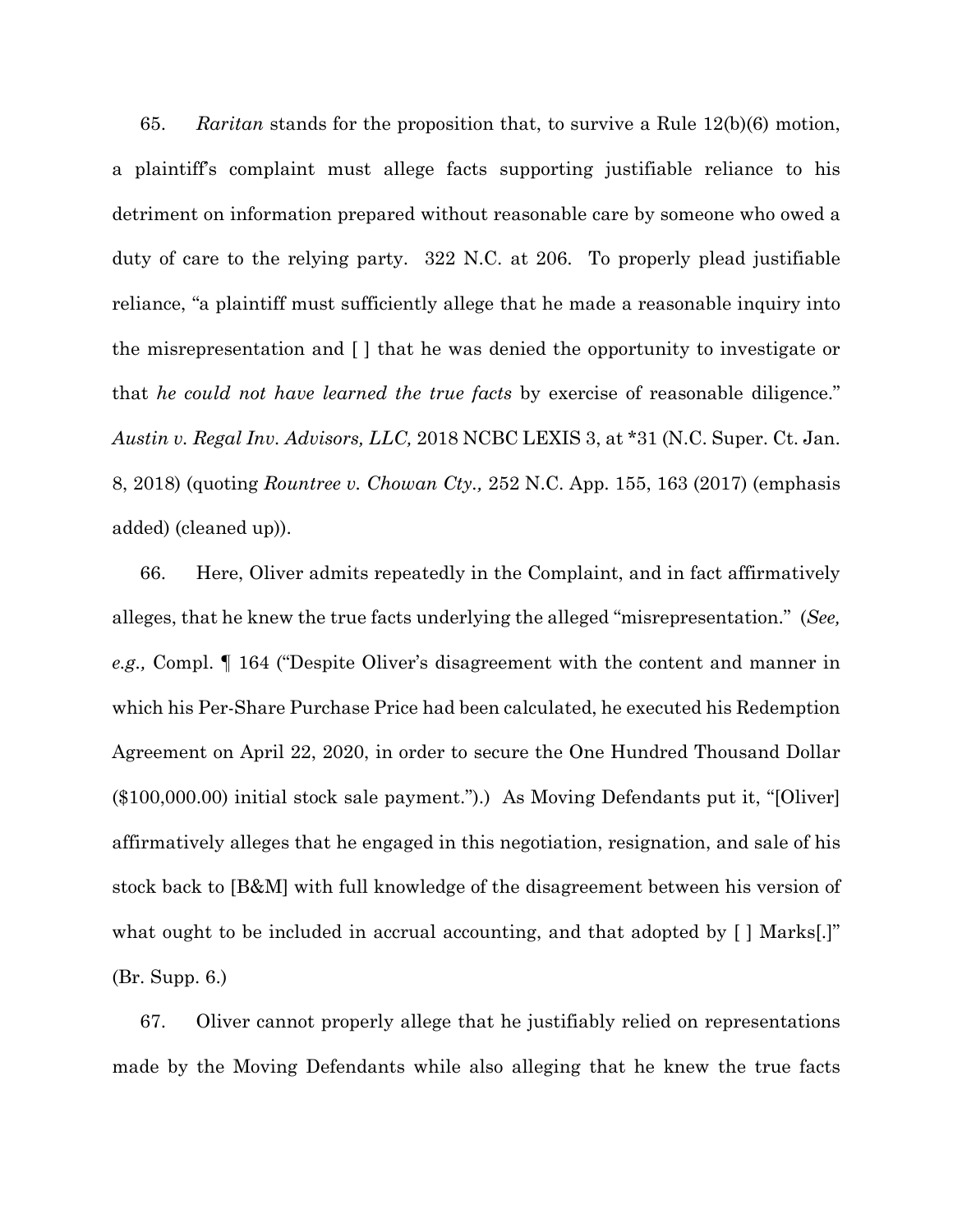underlying those alleged "misrepresentations," and that he believed at the time that Defendants' statements were untrue.

68. Alternatively, the Complaint fails to allege how Oliver, with reasonable diligence, could not have discovered the true facts prior to executing the agreements in question. This failing, too, is fatal to Oliver's claim.

69. Therefore, because Oliver cannot satisfy the justifiable reliance element, the Motion is granted as to the third claim for negligent misrepresentation, and that claim is dismissed with prejudice.

### **B. NEGLIGENCE**

70. Next, Moving Defendants seek to have the negligence claim against them dismissed. Oliver alleges that Moving Defendants, as certified public accountants for B&M, breached a duty owed to him as an officer and shareholder of B&M when they utilized the Accrual-Accounting Method "in processing various accounting tasks on behalf of B&M[.]" (Compl. ¶¶ 228, 236.)

71. Oliver alleges that Moving Defendants' use of the Accrual-Accounting Method led to the omission of significant material assets of B&M from financial documents that Oliver relied on to his detriment in his capacity as officer and shareholder. (Compl. ¶¶ 232, 236, 237.) Further, Oliver alleges that he "has openly and continuously challenged the Accrual-Accounting Method reporting" utilized by Moving Defendants, as well as the content and manner in which his Per-Share Purchase Price had been calculated. (Compl. ¶¶ 164, 233.)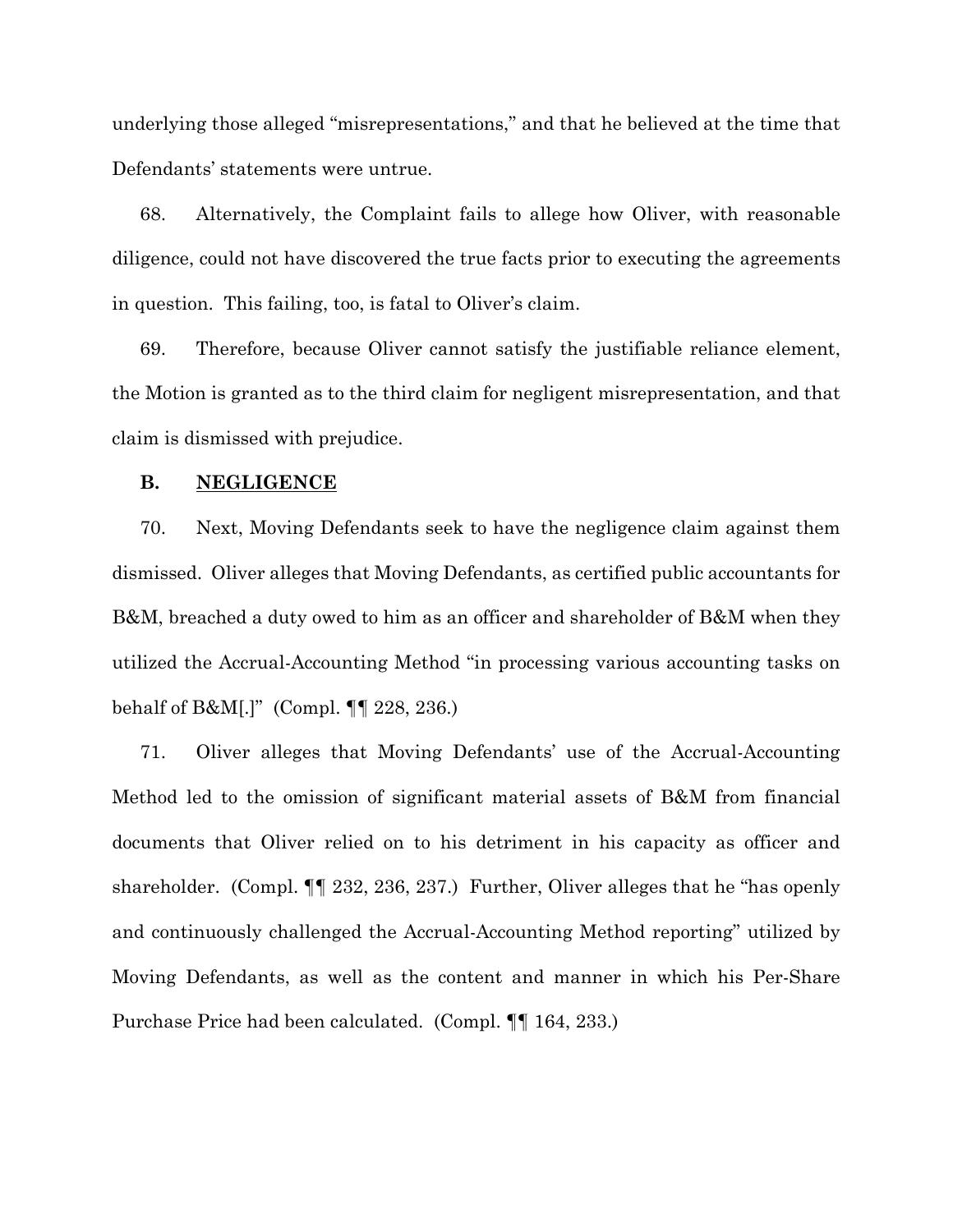72. Moving Defendants first argue that, under the facts as alleged by Oliver, Oliver was not owed a legal duty of care by Moving Defendants. (Br. Supp. 7.) The Court disagrees.

73. Moving Defendants rely on *Raritan River Steel Co.,* 322 N.C. 200 (1988), for the proposition that no duty was owed by them as accountants for B&M to Oliver as an officer and shareholder of B&M. (Br. Supp. 7.) In *Raritan*, the North Carolina Supreme Court adopted the approach of § 552 of the Restatement (Second) of Torts (the "Second Restatement") to determine an accountant's liability for negligence in preparing financial reports provided to third parties (the "Second Restatement Approach"). 322 N.C. at 209–10.

74. Section 552 of the Second Restatement provides that:

(1) One who, in the course of his business, profession or employment, or in any other transaction in which he has a pecuniary interest, supplies false information for the guidance of others in their business transactions, is subject to liability for pecuniary loss caused to them by their justifiable reliance upon the information, if he fails to exercise reasonable care or competence in obtaining or communicating the information.

(2) Except as stated in Subsection (3), the liability stated in Subsection (1) is limited to loss suffered

(a) by the person or one of a limited group of persons for whose benefit and guidance he intends to supply the information or knows that the recipient intends to supply it; and

(b) through reliance upon it in a transaction that he intends the information to influence or knows that the recipient so intends or in a substantially similar transaction.

Restatement (Second) of Torts § 552 (1977).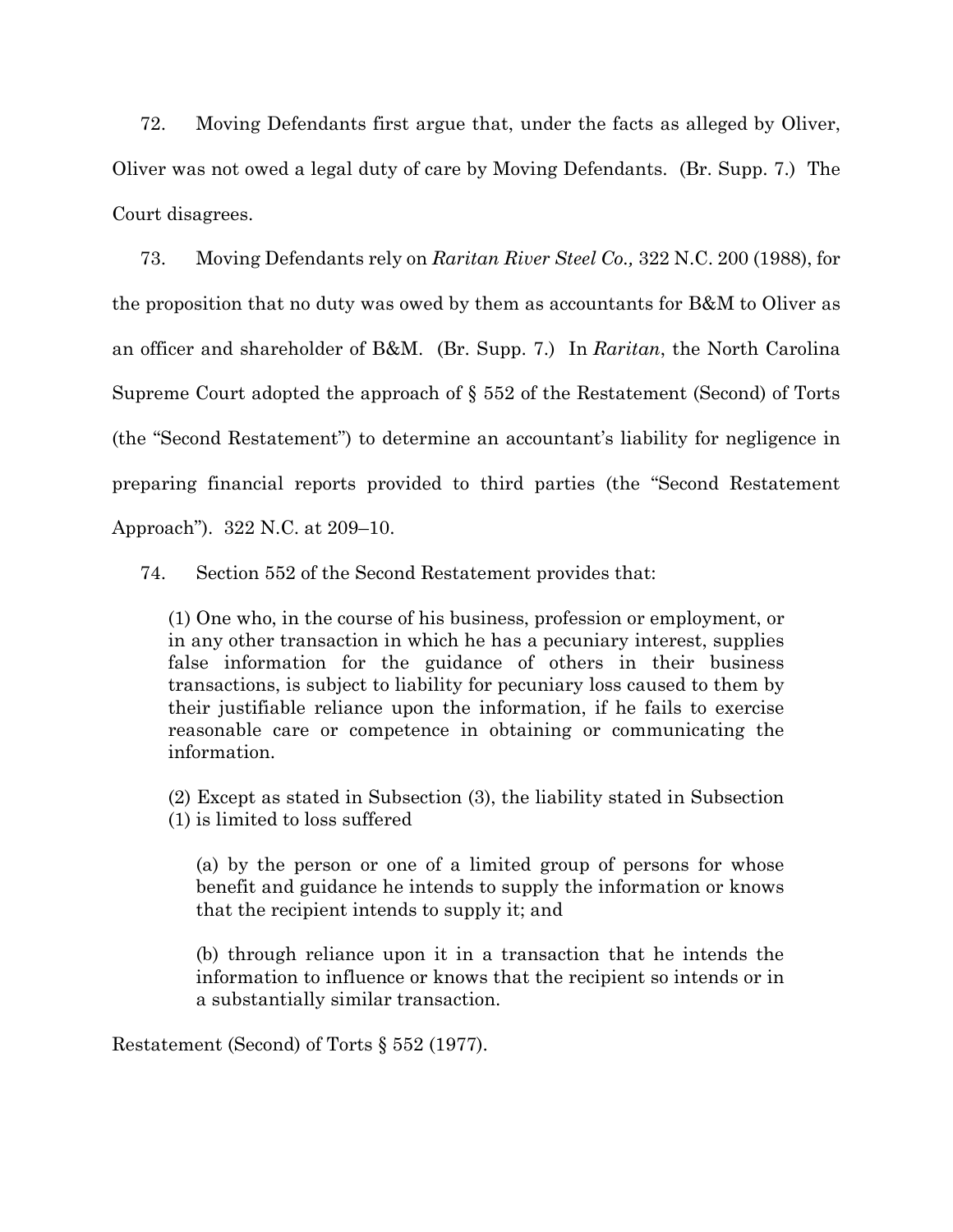75. The Second Restatement Approach supports the assertion that accountants for a business will ordinarily owe a duty of care to officers and shareholders of that business. § 552(2). "Our Supreme Court in *Raritan* praised the [Second] Restatement approach because it recognizes that liability should extend not only to those with whom the accountant is in privity . . . but also to those persons . . . whom he knows and intends will rely on his opinion, or whom he knows his client intends will so rely." *Lamb v. Styles*, 263 N.C. App. 633, 641–42 (2019). "Therefore, '[i]f [an accountant] knows at the time he prepares his report that specific persons, or a limited group of persons, will rely on his work, and intends or knows that his client intends such reliance, his duty of care should extend to them.' " *Id.* at 642 (quoting *Raritan*, 322 N.C. at 215).

76. North Carolina continues to follow the Second Restatement Approach. *See Arnesen v. Rivers Edge Golf Club & Plantation, Inc.,* 368 N.C. 440, 453 (2015) ("In [*Raritan*], we reviewed in depth the duty an accountant owes to nonclients who make use of an accountant's prepared financial reports, and we find that case instructive here."); *see also Lamb*, 263 N.C. App. at 641–42 (reaffirming the use of *Raritan*). Therefore, Moving Defendants cannot rely on a lack of duty as the basis for dismissal of Oliver's negligence claim.

77. Moving Defendants' second argument for dismissal is based on the proposition that Oliver cannot satisfy the "justifiable reliance" requirement of a negligence claim because Oliver claims to have "openly and continuously challenged"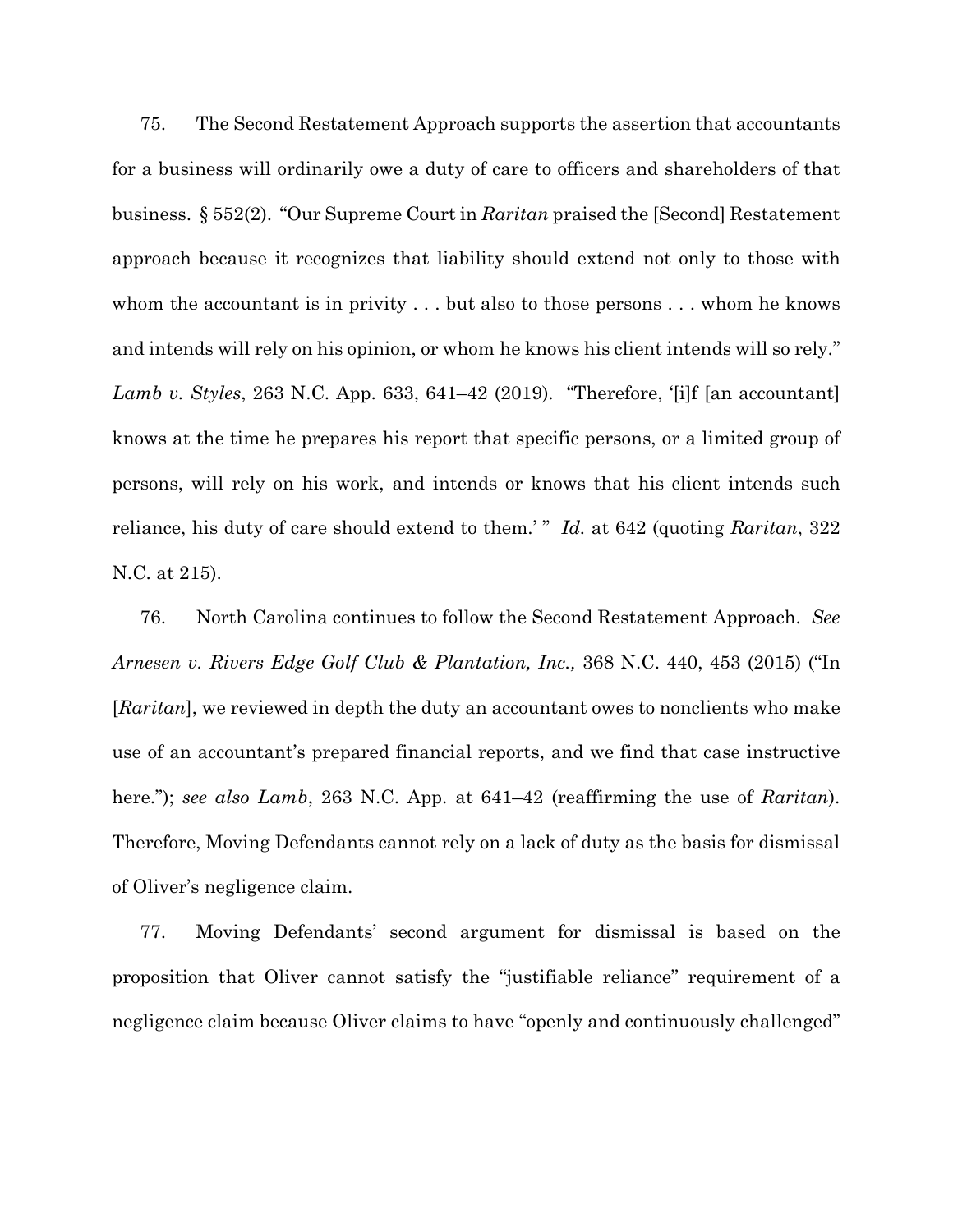Moving Defendants' methods and representations, upon which Oliver also claims to have relied. (Br. Supp. 6–7.)

78. "Even if a plaintiff can show circumstances giving rise to a duty[,] . . . absent a sufficient allegation and showing of justifiable reliance, a plaintiff's negligence claims fail." *Arnesen,* 368 N.C. at 449 (citing *Dallaire v. Bank of Am., N.A.,* 367 N.C. 363, 369 (2014)).

79. The Court agrees with this argument for the same reasons stated in the discussion of the negligent misrepresentation claim above. In *Raritan*, the Court stated that "[a]n accountant who prepares financial reports for his client clearly owes a duty of care to his client" and "the duty may extend to 'persons . . . whom [the accountant] knows and intends will rely on his opinion, or whom [the accountant] knows his client intends will so rely[.]" *Raritan*, 322 N.C. at 210, 214. Importantly, however, the Supreme Court also made clear that "liability will only extend if there is justifiable reliance." *Raritan,* 322 N.C. at 209–10.

80. Justifiable reliance requires actual reliance. *Id.* at 206. The "question of justifiable reliance is analogous to that of reasonable reliance in fraud actions, where it is generally for the jury to decide whether plaintiff reasonably relied upon the representations made by defendant." *Stanford v. Owens,* 46 N.C. App. 388, 395 (1980). In the event that "the facts are so clear as to permit only one conclusion[,]" the question may be decided by the Court. *Marcus Bros. Textiles v. Price Waterhouse, LLP*, 350 N.C. 214, 224–25 (1999) (citing Restatement (Second) of Torts § 552 cmt. e).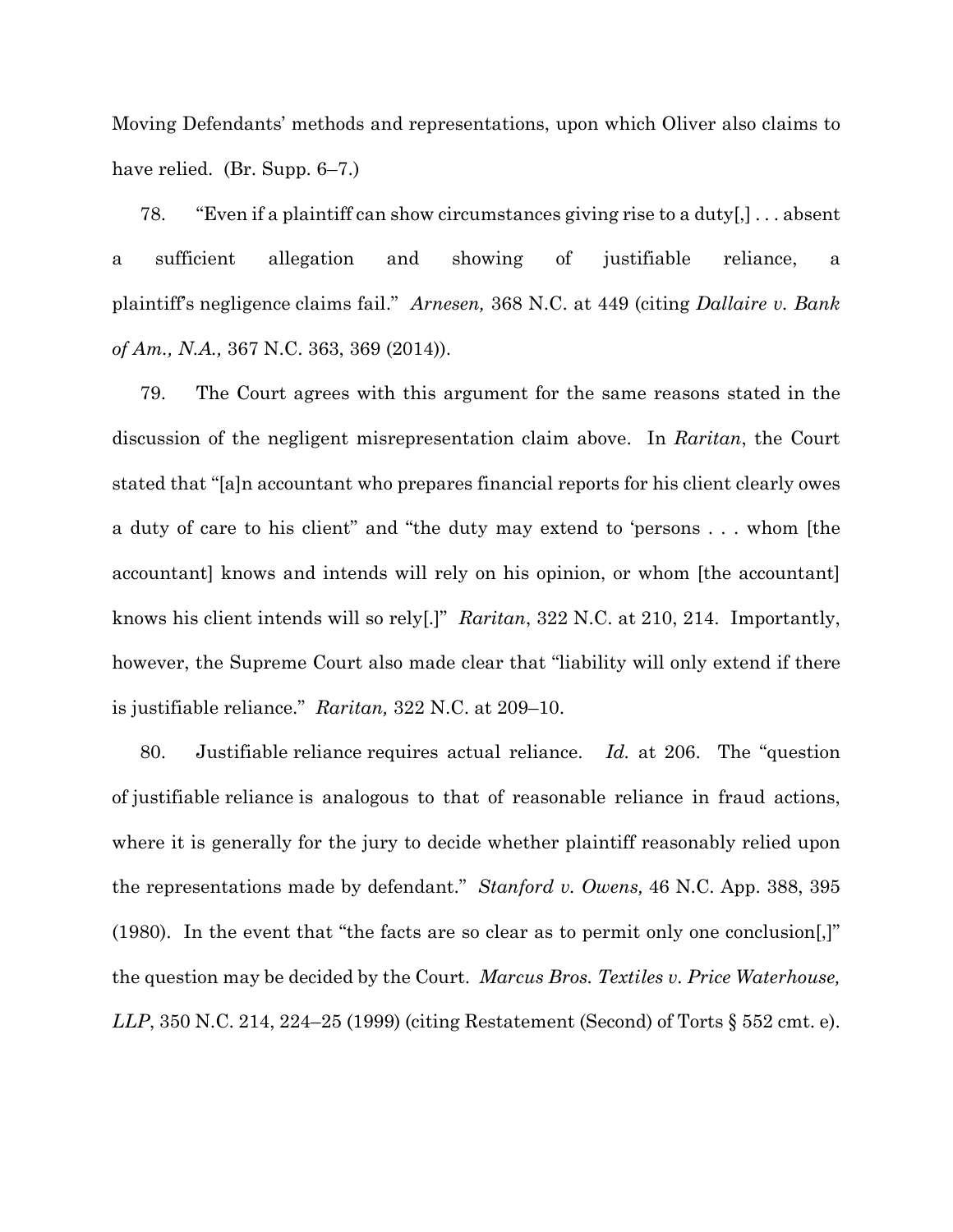81. This is a case where the facts are clear.The Court finds that Oliver has not sufficiently alleged that he justifiably relied on Moving Defendants' representations to his detriment. As previously discussed in the analysis regarding the negligent misrepresentation claim, Oliver repeatedly contends that he disagreed with the content considered in determining his Per-Share Purchase Price and the manner in which his Per-Share Purchase Price had been calculated. (Compl. 164.) Oliver also claims to have "openly and continuously challenged" Moving Defendants' accounting methods. (Compl. ¶ 232.)

82. Oliver cannot properly allege that he justifiably relied on representations made by the Moving Defendants while also alleging that he believed at the time they were made that Defendants' statements were untrue. As such, Oliver's negligence claim must fail.[2](#page-19-0)

83. Therefore, the Motion is granted as to the fifth claim for relief for negligence against Moving Defendants, and that claim is dismissed with prejudice.

# **C. RULE 8**

84. Finally, Moving Defendants seek to have Oliver's Complaint dismissed due to the inclusion of excessive and unnecessary information which Moving Defendants claim is so egregious that it violates Rule 8's requirement that a Complaint include a "short and plan statement." (Br. Supp. 8–10.) While Oliver's Complaint is hardly a

<span id="page-19-0"></span><sup>2</sup> Moving Defendants additionally argue that the "economic loss rule" prevents Oliver's negligence claim against them. The Court needn't decide this issue because the Court finds that there was a lack of justifiable reliance necessary to support the negligence claim in this matter.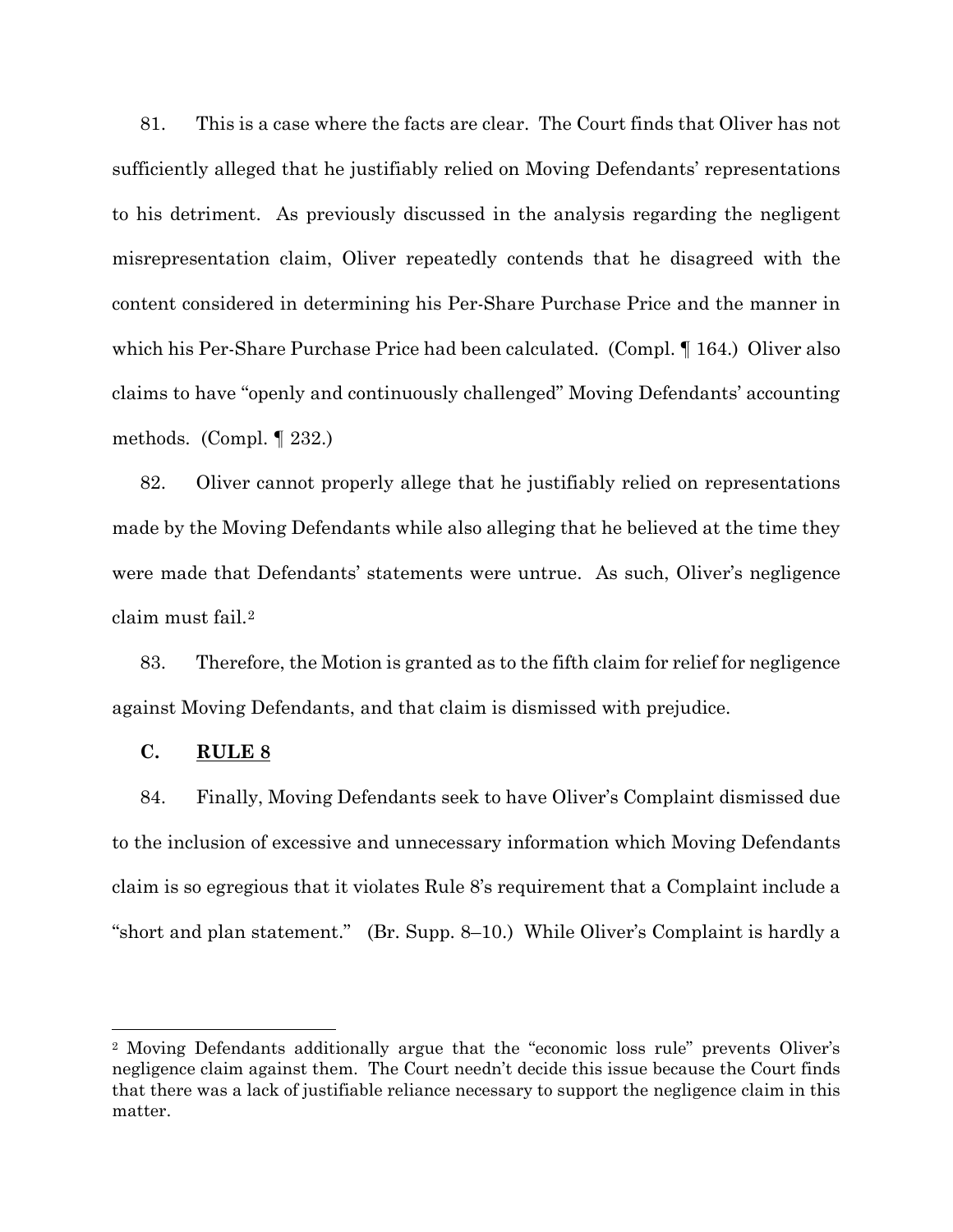lesson in brevity or clarity, in the Court's discretion it will not dismiss Oliver's Complaint for violation of Rule 8.

85. In support of their argument relating to Rule 8, Moving Defendants argue that "[Oliver's] sprawling, 247-paragraph Complaint, largely padded by needless detail such as Black's Law Dictionary definitions and recitations of the course of the United States economy and the pandemic, constitutes, at best, a confused narrative and 'circuitous diatribe' bearing no relation to any claim[,]" and that "[t]he Complaint, in an apparent attempt to bolster its far-fetched allegations, impermissibly requires the reader to wade through a 'morass of superfluous detail.' " (Br. Supp. 8 (internal citations omitted).) Moving Defendants primarily cite to federal caselaw in support of their argument in this regard and seek to bolster their argument given the similarities between the federal companion rule and North Carolina's Rule 8. (*See*  Br. Supp. 8–10.)

86. The Business Court has not often grappled with this type of Rule 8 motion seeking to dismiss a complaint for containing *too much* detail; however, when it has done so, it did not dismiss a pleading containing arguably superfluous detail. *See, e.g., Mecklenburg Cty. Buckley LLP v. Series 1 of Oxford Ins. Co. NC LLC*, 2020 NCBC LEXIS 36, at \*5–9 (N.C. Super. Ct. Mar. 23, 2020) (where the Business Court refused to strike a pleading for violation of Rule 8 finding that "[g]iven Rule 8's preference for broad freedom in pleading and Rule 12(f)'s limited and infrequent application, the Court concludes that Buckley's five-page, introduction in the context of its 47-page,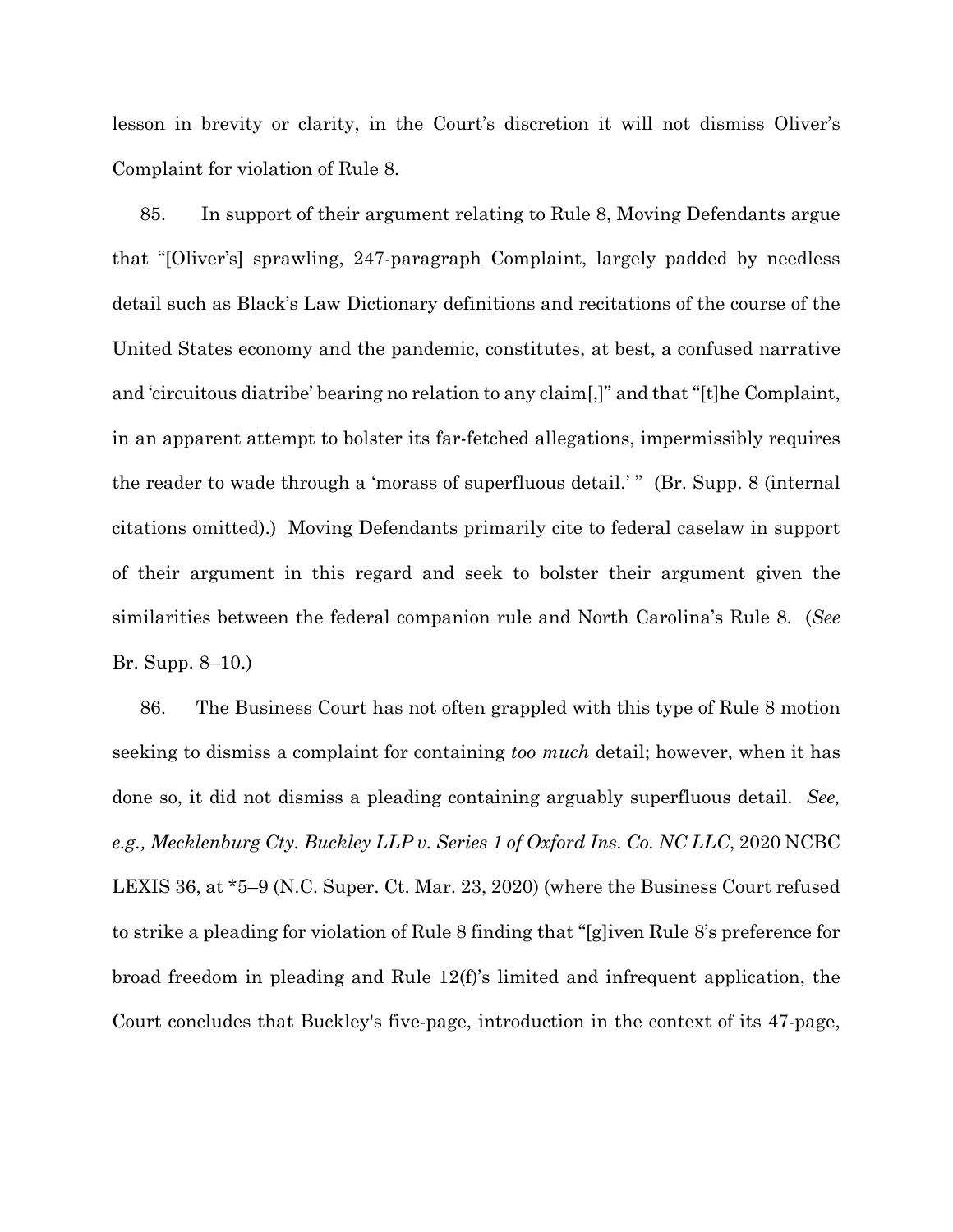118-paragraph Complaint, is at the outer limits of—but within—the bounds of acceptable pleading and should not be stricken.").

87. The Business Court also dealt with a Rule 8 motion in *Kingsdown, Inc. v. Hinshaw*, 2015 NCBC LEXIS 30, at \*13 (N.C. Super. Ct. Mar. 25, 2015), and stated in pertinent part as follows:

The Court initially notes that most challenges to the sufficiency of a complaint under Rule 8 are based on the lack of specific detail in the complaint, not because the complaint is too detailed and voluminous. While the Court has not located a North Carolina decision upholding a Rule 8 dismissal because the complaint was too voluminous, the Court nevertheless recognizes that federal courts have held, in certain circumstances, that dismissal of voluminous complaints may be proper under Rule 8. Based on the Court's review of [the pleading at issue] here, however, the Court cannot conclude that [the] allegations are so voluminous or incomprehensible to prevent [the opposing party] from discerning the nature and basis for [the claims] or otherwise formulating an answer to the [claims]. Accordingly, the Court does not find that [the pleading] violates the requirements of Rule 8.

88. The Court in this instance agrees with its predecessors that, while federal caselaw exists supporting the dismissal of an excessively prolix complaint for being in violation of Rule 8, the Court does not believe Oliver's Complaint here is sufficiently egregious to warrant such a harsh penalty[.3](#page-21-0) Therefore, the Motion under Rule 8 is denied.

# **VI. CONCLUSION**

89. For the foregoing reasons, the Court hereby **GRANTS IN PART** and **DENIES IN PART** the Motion as follows:

<span id="page-21-0"></span><sup>&</sup>lt;sup>3</sup> The Court does not suggest that such a penalty would never be warranted, only that the Court does not impose it under the circumstances appearing here.